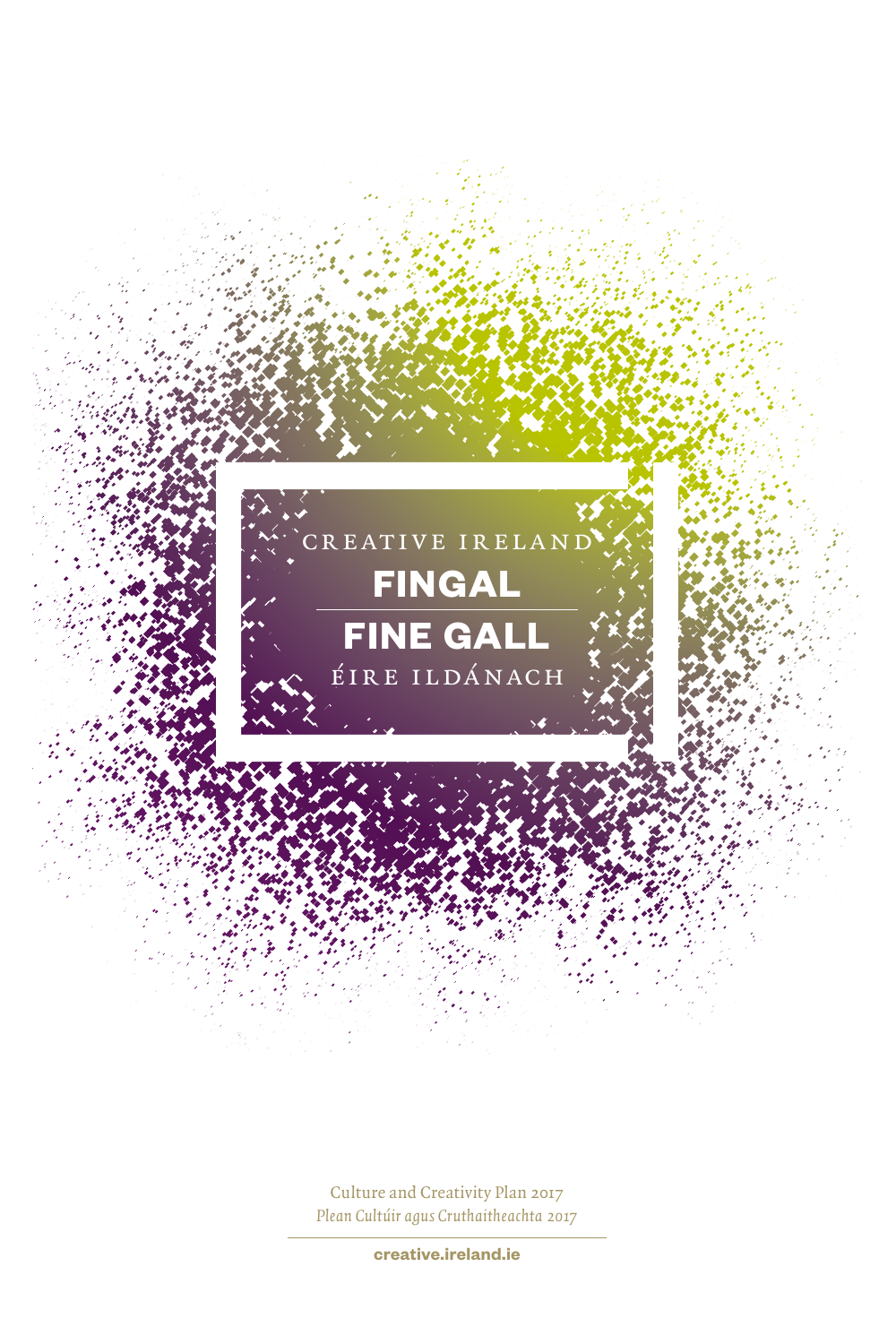

# Creative Ireland Fingal *Éire Ildánach Fine Gall*

## **Contents** ábhar

| 4  | Foreword                            |
|----|-------------------------------------|
| 6  | The Creative Ireland Programme      |
| 8  | The Creative Ireland Team in Fingal |
| 10 | Implementation                      |
| 11 | Projects for 2017                   |
| 14 | <b>Promotional Events 2017</b>      |

- Réamhrá
- Clár Éire Ildánach
- An Fhoireann Éire Ildánach i bhFine Gall
- Cur i bhFeidhm
- Tionscadail le haghaidh 2017
- 14 Imeachtaí Poiblíochta 2017



first edition | an chéad eagrán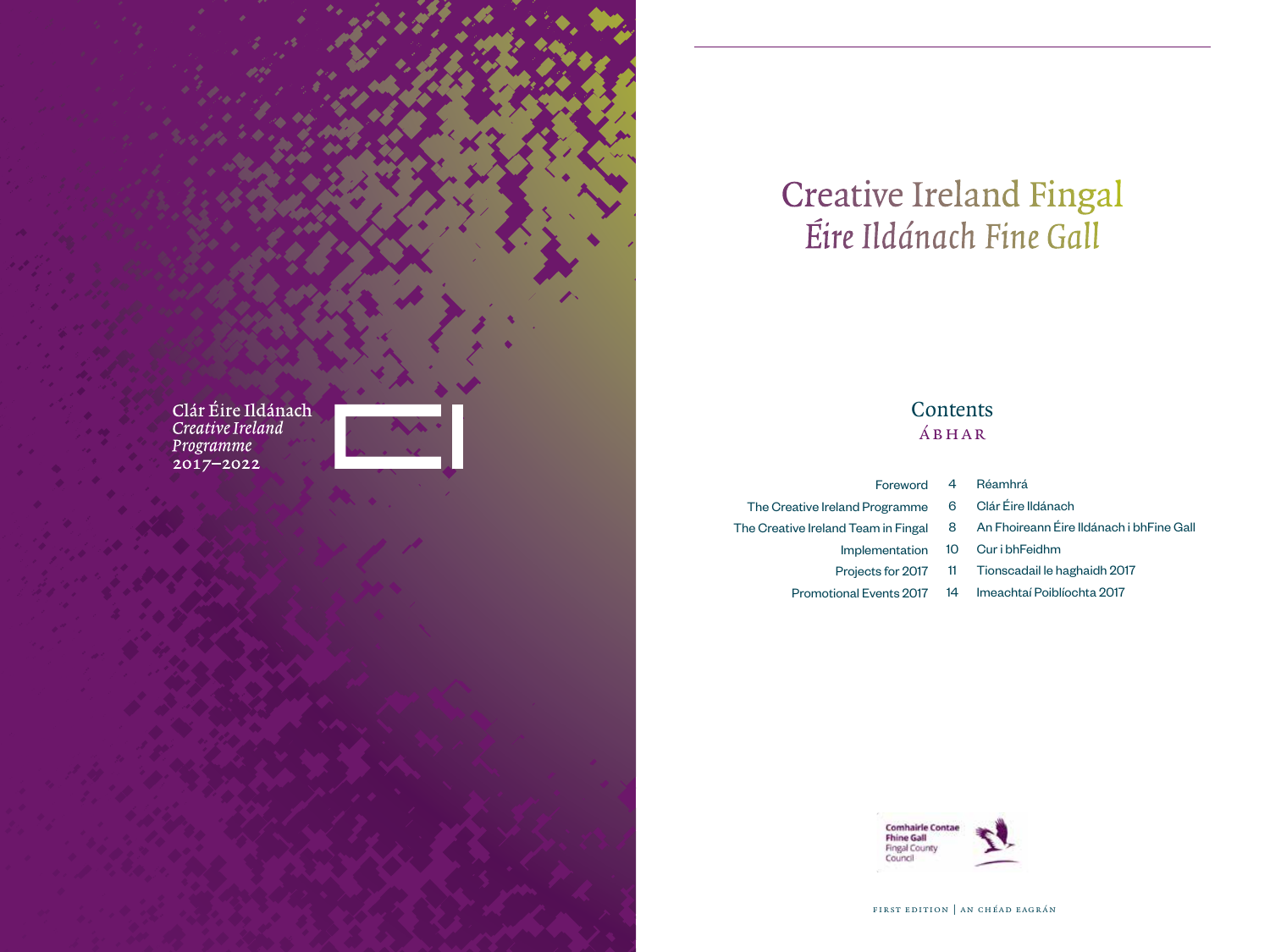## Foreword réamhrá

I am delighted to launch the Culture and Creativity Plan 2017 for Fingal, which represents the beginning of a five year plan for the County spanning 2017- 2022, under the Creative Ireland Programme.

As the cornerstone of the Government's Legacy Programme for Ireland 2016, the Creative Ireland Programme will provide an opportunity for Fingal County Council to build on the success of last year's Centenary celebrations, and to harness the countywide, grassroots support and community engagement that characterised a year where Fingallians came together to tell the story of Fingal, a hidden story, for the first time.

We, in Fingal County Council, were inspired by the way people and community groups across the county joined us in support of the Fingal Centenary Programme by arranging and taking part in a broad range of activities from poetry, theatre, film, proclamation readings in Irish and English, commemorative tree planting ceremonies and historical re-enactments. A valuable legacy was generated for future generations through programme elements including the film *Fingal's Finest* and the potential archive collection uncovered through the Fingal Memorabilia Days.

Is cúis mhór áthais dom é Plean Cultúir agus Crutaitheachta 2017 le haghaidh Fhine Gall a sheoladh, a chuireann tús le plean cúig bliana don Chontae ag cuimsiú na tréimhse 2017- 2022, faoin gClár Éire Ildánach.

Mar bhunchloch ag Mórthionscnamh an Rialtais le haghaidh Éire 2016, cuirfidh an Clár Éire Ildánach an deis ar fáil do Chomhairle Contae Fhine Gall cur leis an méid a baineadh amach sa chomóradh Céad Bliain anuraidh, agus tacaíocht a mhúscailt ar fud na fíre, ón mbonn aníos, le haghaidh rannpháirtíocht an phobail, a bhí le sonrú sa chomóradh sin mar ar tháinig muintir Fhine Gall le chéile chun scéal Fhine Gall a insint agus a thabhairt chun solais den chéad uair.

Fuaireamar, i gComhairle Contae Fhine Gall, inspioráid ón gcaoi a ndearna daoine agus grúpaí pobail ar fud na tíre tacú le Clár Comórtha Céad Bliain Fhine Gall agus páirt a ghlacadh i raon leathan gníomhaíochtaí – idir fhilíocht, dhrámaíocht, scannánaíocht, léamha den fhorógra i nGaeilge agus i mBéarla, agus cur crann, maille le hathachtú stairiúil. Fágadh oidhreacht luachmhar do na glúnta a thiocfaidh inár ndiaidh trí ghnéithe den chlár lena n-áirítear an scannán *Fingal's Finest* and the fight for Irish Freedom, agus an bailiúchán cartlainne a tiomscaíodh trí mheán ócáidí na Fingal Memorabilia Days.

The Council has exciting plans for a new Civic and Cultural Centre in Swords, which will be a centre of excellence for the arts and creativity in the Swords area and environs. Initial consultations with stakeholder groups have commenced in relation to this development.

I hope that our citizens will now embrace the Creative Ireland programme in the same way to harness creativity, which we know exists within our communities, using it in a positive way to make Fingal an even better place to live, work, visit and do business in.

> Cllr Darragh Butler Mayor of Fingal

Tá pleananna spreagúla ag an gComhairle chun ionad nua Saoránachta agus Cultúir a bhunú i Sord, a bheidh ina ionad barr feabhais le haghaidh na n-ealaíon agus na cruthaitheachta do Shord agus don cheantar máguaird. Tá tús curtha cheana féin le comhairliúcháin le grúpaí de pháirtithe leasmhara maidir leis an bhforbairt seo.

Tá súil agam go ndéanfaidh ár saoránaigh uile anois glacadh go hiomlán leis an gClár Éire Ildánach ar an gcaoi chéanna agus leas a bhaint as an gcruthaitheacht chéanna, atá ann anois inár bpobail, agus í a úsáid ar bhealach dearfach chun Fine Gall a dhaingniú mar áit den chéad scoth le bheith ag cónaí inti, ag obair inti, ar cuairt inti nó ag déanamh gnó inti.

> **An Comhairleoir Darragh Butler** Méara Fhine Gall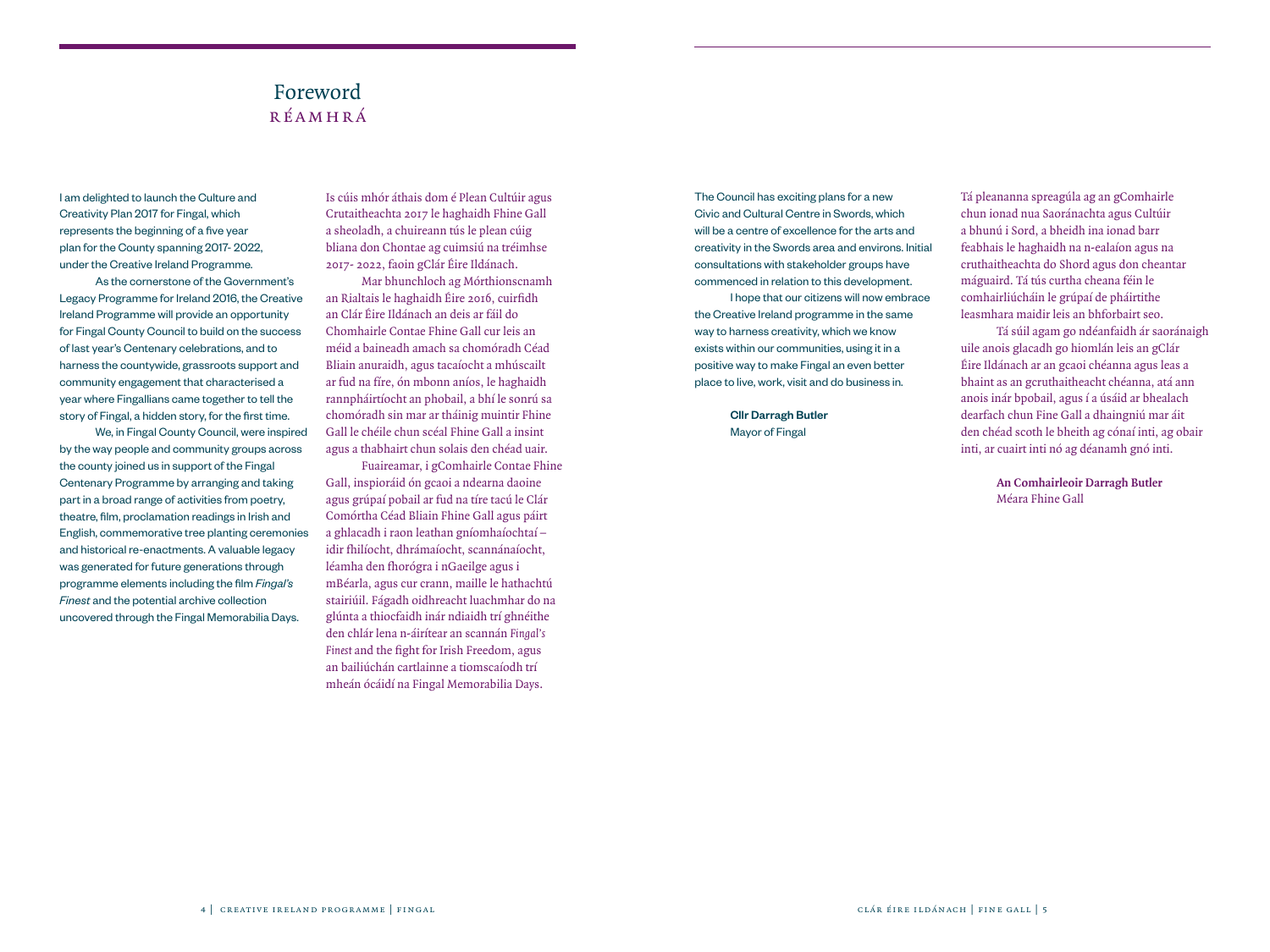## Foreword réamhrá

The Creative Ireland Programme is the Government's Legacy Programme for Ireland 2016 – a five-year initiative, from 2017 to 2022, which places creativity at the centre of public policy. It is a high-level, high-ambition, all-of-government initiative to mainstream creativity in the life of the nation so that individually and collectively, in our personal lives and in our institutions, we can realise our full creative potential.

The Creative Ireland Programme is a culture-based programme designed to promote individual, community and national wellbeing. The core proposition is that participation in cultural activity drives personal and collective creativity, with significant implications for individual and societal wellbeing and achievement.

The Creative Ireland Programme is also the main implementation vehicle for the priorities identified in the Government's policy document, Culture 2025– Éire Ildánach, which states that arts and culture are intrinsic to the Irish State, acknowledges the need to increase access to and participation in the arts, boost our creative industries, and preserve our heritage with a particular focus on language, landscape and the environment.

The programme is built around the themes of identity, culture and citizenship. The core operating principles are Collaboration and Communication, Community Empowerment, and Internationalisation.

Is Clár Oidhreachta de chuid an Rialtais é an Clár Éire Ildánach 2016 – tionscnamh cúig bliana, don tréímhse 2017 go 2022, a chuireann an chruthaitheacht ag croílár an bheartais phoiblí. Is tionscnamh ardleibhéil, uaillmhianach, trasrialtais é chun an chruthaitheacht a thabhairt isteach sa phríomhshruth i ngach gné de shaol an náisiúin ionas go mbeimís in ann barr ár gcumais chruthaithigh a bhaint amach, bíodh sin ar bhonn aonair nó i gcomhar le daoine eile, inár saol pearsanta agus inár n-institiúidí.

Is clár é an Clár Éire Ildánach atá bunaithe ar chultúr, clár arna cheapadh chun cur chun cinn a dhéanamh ar an bhfolláine indhibhidiúil, phobail agus náisiúnta. Is é croíchuspóir an chláir go ndéanfadh rannpháirtíocht sa ghníomhaíocht chultúrtha an chruthaitheacht phearsanta agus chomhchoiteann a thiomáint, a mbeadh impleachtaí suntasacha aige d'fholláine agus do ghnóthachtáil an duine aonair agus an phobail.

Tá Éire Ildánach ar an bpríomhuirlis do chur i bhfeidhm na dtosaíochtaí arna sonrú i ndoiciméad beartais an Rialtais, Cultúr 2025– Éire Ildánach, ina ndearbhaítear go bhfuil na healaíona agus an cultúr ina mbunchodanna de Stát na hÉireann, ina n-admhaítear go bhfuil gá cur leis an rochtain atá ag daoine ar na healaíona agus leis an rannpháirtíocht sna healaíona, ina spreagtar ár dtionscail chruthaitheacha, agus ina gcaomhnaítear ár n-oidhreacht, le fócas ar leith ar an teanga, ar an tírdhreach agus ar an timpeallacht.

Ceapadh an clár mórthimpeall na dtéamaí céannacht, cultúr agus saoránacht. Is iad Comhoibriú agus Cumarsáid, Cumhachtú an Phobail agus Idirnáisiúnú na croíphrionsabail oibriúcháin.

Local authorities have a crucial role in the overall local delivery of the entire Creative Ireland Programme and are exclusively mandated, through their culture teams, to deliver Pillar 2 of the programme – Enabling Creativity in Every Community. This devolution of responsibility for Creative Ireland to local authorities is inspired by the extraordinary impact of collaborative local authority co-ordinated projects for the centenary of 1916. This Plan sets out the beginning of Fingal's part in this five-year journey, a truly important national policy initiative centred on culture and wellbeing.

Fingal is defined by a unique natural heritage of coastline, waterways, landscape and wildlife, and a rich cultural heritage of local history, music and folklore. The county has strong traditions of horticulture, agriculture and fishing coupled with a rich heritage dating back thousands of years, from the passage tombs of Bremore to medieval settlements such as Swords and Lusk, and castles like Malahide and Ardgillan. With an 88km coastline stretching from Howth to north of Balbriggan, three large protected estuaries and salt marsh habitats with 13 major beaches, our natural heritage has a strong conservation and amenity value.

But our greatest resource is our people. Fingal has the third biggest, fastest growing and youngest population in Ireland. We have a well-educated and skilled workforce to support economic development and innovation. The county is ethnically and culturally diverse with 18.3% of the population born outside of Ireland. The vibrancy and diversity of our culture is one of our greatest assets, but integration is one of our biggest challenges.

Tá ról ríthábhachtach ag údaráis áitiúla i gcur i bhfeidhm foriomlán an Chláir Éire Ildánach agus tá an dualgas orthusan amháin, trína bhfoirne cultúir, Crann Taca 2 den chlár a chur i bhfeidhm – Cruthaitheacht a Chumasú i nGach Pobal. Sannadh an fhreagracht sin as Éire Ildánach ar na húdaráis áitiúla mar gheall ar an tionchar dochreidte a bhí ag tionscadail chomhoibritheacha chomhordaithe an údaráis áitiúil do chomóradh céad bliain 1916. Leagtar amach sa Phlean seo tús aistear cúig bliana Fhine Gall, tionscnamh beartais an-tábhachtach agus náisiúnta atá lárnaithe ar an gcultúr agus ar an bhfolláine.

Is áit ar leith í Fine Gall, atá sainithe ag a hoidhreacht nádúrtha ar an gcósta, lena huiscebhealaí, a tírdhreach agus a fiadhúlra féin, le cultur saibhir staire, ceoil agus béaloidis. Tá traidisiúin láidre ag an gcontae sa ghairneoireacht, sa talmhaíocht agus san iascaireacht chomh maith le hoidhreacht shaibhir a shíneann siar na mílte blianta, mar ar tógadh tuamaí pasáiste Bhrí Mhór agus lonnaíochtaí meánaoiseacha amhail Sord agus Lusca, agus caisleáin amhail Caisleán Mhullach Íde agus Caisleán Ard Giolláin. Tá 88km de chósta ag an gcontae ag síneadh ó Bhinn Éadair chuig tuaisceart Bhaile Brigín, chomh maith le trí cinn d'inbhir agus de ghnáthóga riasc goirt le 13 mhóthrá – is léir mar sin go bhfuil oidhreacht nádúrtha againn a bhfuil luach mór ag baint léi ó thaobh an chaomhantais agus an chonláiste de.

Ach is iad na daoine an acmhainn is mó atá ag Fine Gall – an daonra is tapúla fás agus is óige in Éirinn agus an tríú daonra is mó. Tá fórsa oibre ardoilte aigainn a thacaíonn leis an bhforairt eacnamaíoch agus leis an nuálaíocht. Tá an contae ilchineálach go heitneach agus go cultúrtha freisin agus rugadh 18.3% den daonra lasmuigh d'Éirinn. Tá beogacht agus ilchineálachas ár gcultúir ar cheann dár sócmhainní is tábhachtaí, ach bhí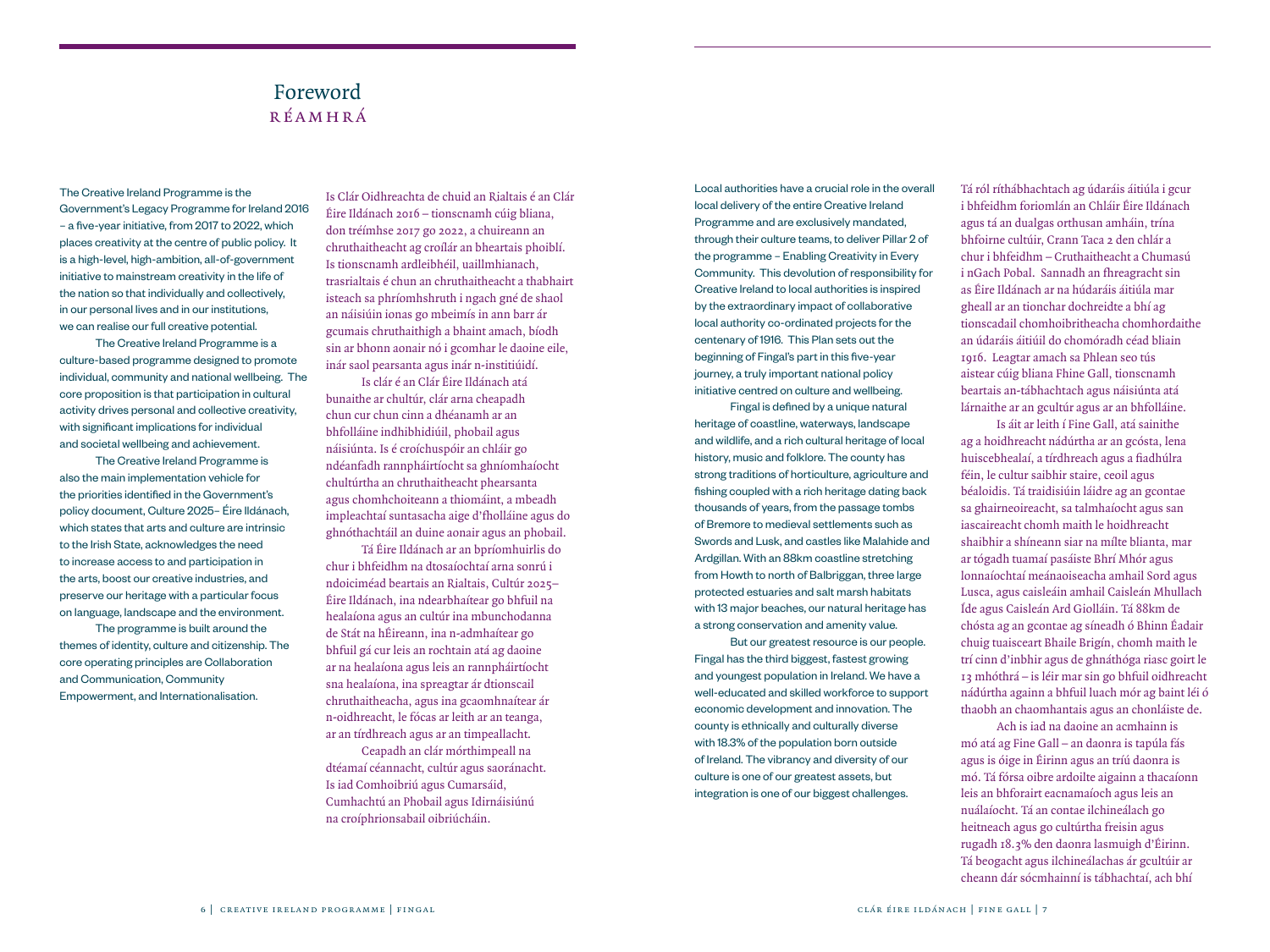During the Centenary Commemorations, it became evident in Fingal, as it did across the country, that people have a strong desire to engage with culture and arts. This is reinforced by recent research commissioned by Fingal County Council which revealed the things people value and regard as distinctive about Fingal include its heritage, culture and open spaces. This was also reflected in the high level of interest and enthusiasm at the Fingal Creative Ireland Public Information meeting, which had strong attendance from the arts, culture and heritage sectors within the county, as well as community groups and members of the public.

Under the Creative Ireland Programme, our responsibility as a Council is to deliver the second of the five pillars and encourage creativity within our community. Through our staff, we will take a strategic approach by collaborating with stakeholders to create the energy and momentum required to broaden and deepen opportunities for everyone to engage with culture and creativity in order to enhance individual and collective wellbeing throughout Fingal. Together we will develop inclusive programmes that provide opportunities for people of all ages and backgrounds to develop their creativity and enhance their wellbeing through engaging in culture and arts in the broadest sense.

an t-imeascadh ar cheann de na dúshláin ba mhó a raibh orainn aghaidh a thabhairt air. Le linn an Chomóraidh Céad Bliain,

tháinig sé chun solais i bhFine Gall, mar a tháinig ar fud na tíre, go bhfuil dúil mhór ag daoine páirt a ghlacadh sa chultúr agus sna healaíona. Ba léir gur fíor é seo ón taighde arna choimisiúnú ag Comhairle Contae Fhine Gall a léirigh go samhlaíonn daoine luach ard a bheith ag baint le hoidhreacht Fhine Gall agus go measann siad í a bheith an-saintréitheach, lena n-áírítear oidhreacht, cultúr agus spásanna oscailte Fhine Gall. Ba léir go raibh sé sin fíor freisin sa leibhéal ard spéise agus inspreagthachta a léirígh i gcruinniú Faisnéise Poiblí Éire Ildánach i bhFine Gall, a raibh slua maith ag freastal air ó earnalacha na n-ealaíon, an chultúir agus na hoidhreachta sa chontae, agus ó ghrúpaí pobail agus baill den phobal.

Faoin gClár Éire Ildánach, an fhreagracht atá orainne mar Chomhairle ná an dara ceann de na cúig chrann taca a chur i bhfeidhm agus cruthaitheacht a spreagadh inár bpobal. Trí mheán ár bhfoirne, glacaimid chugainn féin cur chuige straitéiseach trí chomhoibriú le páirtithe leasmhara chun fuinneamh a chothú a bhfuil gá leis chun deiseanna a leathnú amach agus a dhéanamh níos téagartha ionas go mbeidh gach duine in ann páirt a ghlacadh sa chultúr agus sa chruthaitheacht d'fhonn feabhas a chur ar fholláine indibhidiúil agus chomhchoiteann ar fud Fhine Gall. I gcomhar lena chéile forbróimid cláir chuimsitheacha a chuirfidh deiseanna ar fáil do dhaoine de gach aois agus ó gach cúlra a gcruthaitheacht a fhorbairt agus feabhas a chur ar a bhfolláine trí pháirt a ghlacadh sa chultúr agus sna healaíona sa chiall is leithne.

The newly formed Creative Culture Team in the Council, which brings together expertise in arts, heritage, biodiversity, conservation, community, sport, libraries, technology and tourism, will lead our efforts to increase engagement for all of our citizen with a wide variety of creative areas across our programmes and collaborations. We are ready to take on this challenge over the next five years because we firmly believe that the implementation of the Creative Ireland programme will lead to a better Fingal. If you want to join us on this journey please email creativefingal@fingal.ie

> Paul Reid Chief Executive

Ar an bhfoireann nuabhunaithe Cultúir Chruthaithigh, tá saineolaithe ó na réimsí seo a leanas: na healaíona, oidhreacht, bithéagsúlacht, caomhantas, pobal, spóirt, leabharlanna, teicneolaíocht agus turasóireacht. Le cúnamh na bhfoirne sin cuideoimid lenár saoránach páirt a ghlacadh i raon leathan gníomhaíochtaí i réimsí cruthaitheacha ar fud ár gclár agus ár dtionscnamh comhoibritheach. Táimid ullamh chun aghaidh a thabhairt ar an dúshlán seo thar an gcéad chúig bliana eile mar go bhfuilimid den tuairim go n-eascróidh Fine Gall níos fear as cur i bhfeidhm an Chláir Éire Ildánach. Más mian leatsa teacht linn ar an aistear seo téigh i dteagmháil linn ach ríomhphost a chur chuig creativefingal@fingal.ie

> Paul Reid Príomhfheidhmeannach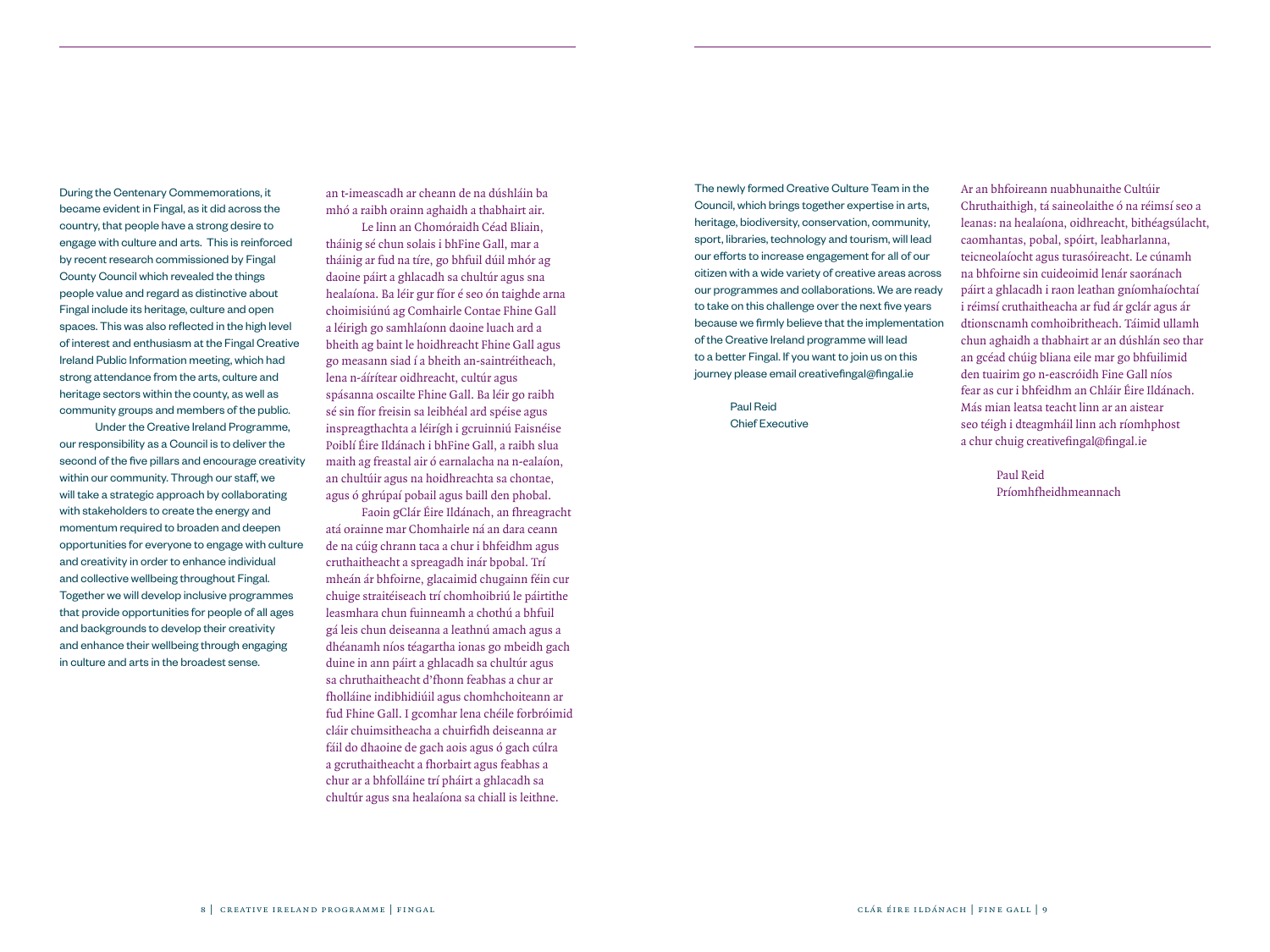## The Creative Ireland Team in Fingal foireann éire ildánach fine gall

The Culture Team will lead the development and implementation of a Creative Ireland Programme for Fingal, to inspire others to participate in cultural activity, in order to drive personal and collective creativity and wellbeing. The team will promote the Programme both within the Council and across the community of Fingal and collaborate with internal and external stakeholders to maximise widespread awareness of, and engagement with, the Creative Ireland Programme in Fingal. The Chief Executive will act as champion for the Programme and promote stakeholder engagement, both internal and external to the Council.

The team will be coordinated by Eithne Mallin, one of 31 national coordinators who work as a national team to deliver the Creative Ireland Programme. Each team member will bring a report to their monthly Departmental meeting. The Creative Culture Team will report to the Arts, Culture, Heritage & Community Strategic Policy Committee on a quarterly basis. The Chief Executive will report on a monthly basis to the full Council meeting on the progress of the Creative Fingal Programme.

Déanfaidh an Fhoireann Cultúir forbairt agus cur i bhfeidhm an Chláir Éire Ildánach a stiúradh, chun daoine eile a spreagadh le páirt a ghlacadh sa ghníomhaíocht chultúrtha seo, d'fhonn cruthaitheacht agus folláine phearsanta agus chomhchoiteann a thiomáint. Cuirfidh an fhoireann an Clár chun cinn laistigh den Chomhairle agus ar fud phobal Fhine Gall agus déanfaidh sí comhoibriú le páirtithe leasmhara seachtracha chun an méid feasachta agus is féídir a spreagadh, chomh maith le rannpháitíocht le Clár Éire Ildánach i bhFine Gall. Beidh an Príomhfheidhmeannach ina chrann taca don Chlár agus cuirfidh sé chun cinn rannpháirtíocht na bpáirtithe leasmhara, laistigh agus lasmuigh den Chomhairle.

Déanfaidh Eithne Mallin comhordú ar an bhfoireann, atá ar dhuine de 31 chomhordaitheoir náisiúnta a oibríonn mar fhoireann náisiúnta chun an Clár Éire Ildánach a chur i bhfeidhm. Tabharfaidh gach ball foirne tuairisc leo chuig an gcruinniú míosúil Roinne. Tuairisceoidh an Fhoireann Éire Ildánach don Choiste um Beartas Straitéiseach maidir le hEalaíona, Cultúr agus Oidhreacht gach ráithe. Tuairisceoidh an Príomhfheidhmeannach gach mí don chruinniú iomlán den Chomhairle ar dhul chun cinn an Chláir Éire Ildánach.

The full members of the Culture Team in Fingal are:

## **Margaret Geraghty,**

**Director of Services, Housing and Community Department, Fingal County Council,** 

As Director of Services in the Housing and Community Department, Margaret is a key member of the Council's Management Team, responsible for Housing Strategy, Housing Needs Assessment. Margaret is also responsible for libraries, community development and facilities, arts, culture and sports and the Creative Ireland Programme for Fingal.

Seo a leanas baill iomlána Fhoireann Cultúir Fhine Gall:

#### **Stiúrthóir Seirbhísí, an Roinn Tithíochta agus Pobail, Comhairle Contae Fhine Gall**

Mar Stiúrthóir Seirbhísí sa Roinn Tithíochta agus Pobail, tá Margaret ina príomhbhall d'Fhoireann Bainistíochta na Comhairle, agus tá sí freagrach as Straitéis Tithíochta, agus Measúnú ar Riachtanais Tithíochta. Tá Margaret freagrach freisin as leabharlanna, as forbairt pobail agus saoráodí, as ealaíona, cultúr agus spóirt agus as Clar Éire Ildánach le haghaidh Fhine Gall.

## **Eithne Mallin**

**Eithne Mallin, Administrative Officer, Fingal County Council's Community, Culture and Sports Division.**  Eithne is Coordinator for Special Projects including Commemorations and Creative Ireland Programme. Her portfolio also includes the Fingal Age Friendly Cities and Counties Programme

#### **Oifigeach Riaracháin, Rannán Pobail, Cutúir agus Spóirt, Comhairle Contae Fhine Gall.**

Is í Eithne an Comhordaitheoir le haghaidh Tionscadail Speisialta lena n-áirítear Comórthaí agus an Clár Éire Ildánach. Áirítear ina punann Cathracha Cairdiúla Fhine Gall agus Clár na gContae.

## **Janette Scott**

**Staff Officer, Community, Culture & Sport Division Secretariat** 

**Oifigeach Foirne, An Rannán Pobail, Cultúir & Spóirt**  Rúnaíocht

## **Cllr Anne Devitt**

#### **Strategic Policy Committee Chair, Arts, Heritage, Culture & Community**

Councillor Anne Devitt is an elected representative for the Swords area. In addition to chairing the Arts, Heritage, Culture & Community Strategic Policy Committee, Cllr Devitt has been the political representative of Fingal County Council to the ARC since Fingal joined in 2001. Cllr Devitt was the first chairperson of the newly formed Northern Area Health Board and held that position over a two year period. Since 2012 Cllr Devitt is an honorary President, as well as a Member of the ARC Executive Committee.

#### **Cathaoireach ar an gCoiste um Beartas Straitéiseach um Ealaíona, Oidhreacht, Cultúr & Pobail**

Toghadh an Comhairleoir Anne Devitt mar ionadaí do limistéar Shoird. Chomh maith lena cathaoirleacht ar an gCosite um Beartas Straitéiseach maidir le hEalaíona, Oidhreacht, Cultúr & Spóirt bhí an Comhairleoir Devitt ina hionadaí polaitiúil le haghaidh Chomhairle Contae Fhine Gall do ARC ó ghlac Fhine Gall ballraíocht leis sa bhliain 2001. Bhí an Comhairleoir Devitt ar an gcéad chathaoirleach ar an mBord Sláinte nuabhunaithe le haghaidh limistéar an Tuaiscirt agus bhí an post sin aici ar feadh tréimhse dhá bhliain. Ó 2012 i leith bhí an Comhairleoir Devitt ina hUachtarán Oinigh, chomh maith le bheith ina ball de Choiste Feidhmiúcháin ARC.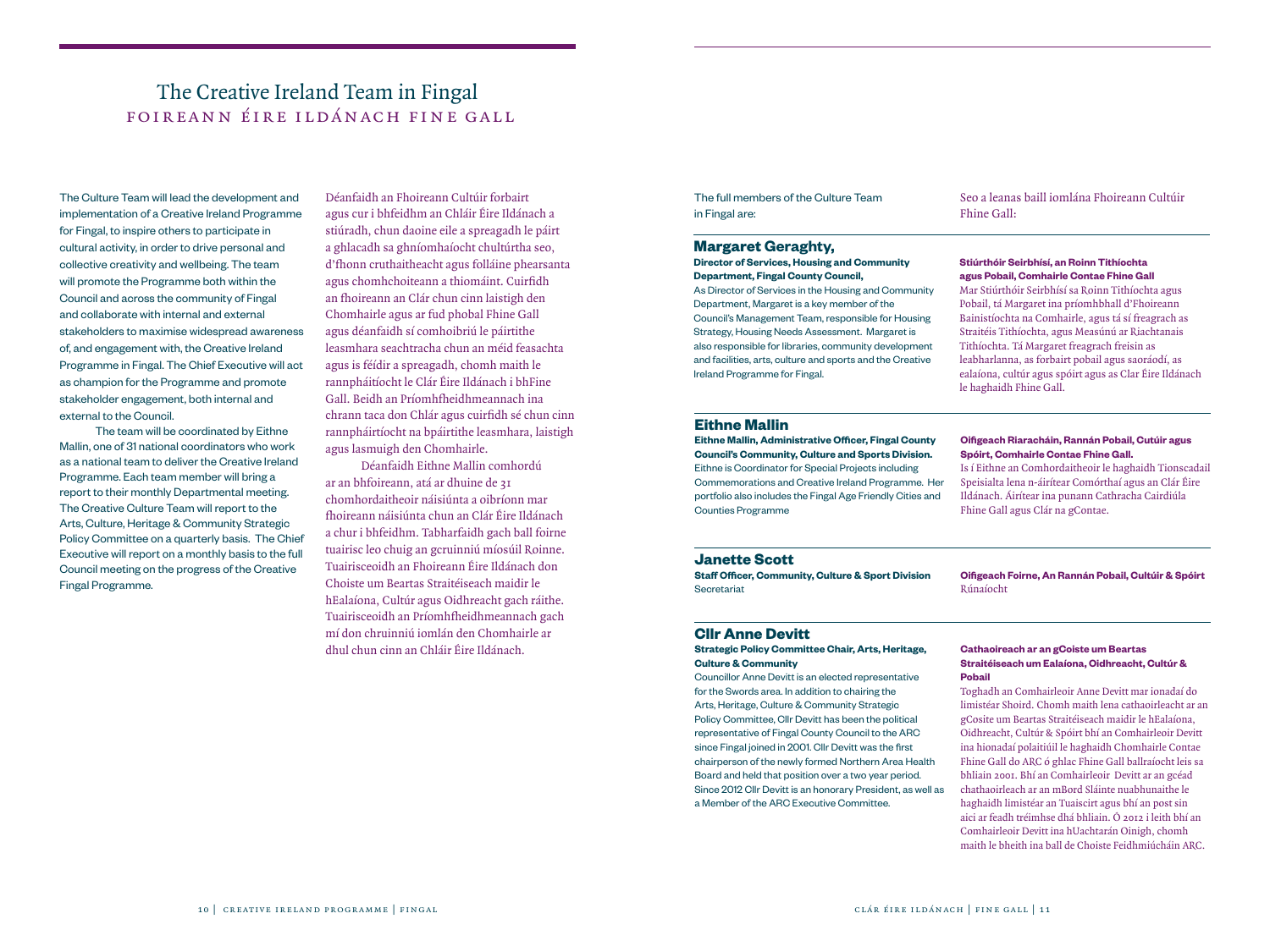## **Colm McQuinn**

**Archivist, Libraries Department** Colm McQuinn has been the Archivist for Fingal County Council since 2004. with responsibility for the archives of Fingal and Dublin County Council, and their predecessors. Fingal Local Studies and Archives also acquire, records and archives relating to the Fingal area from private individuals, landed estates, businesses and organisations, to which access is then provided to researchers. Colm is also involved in a number of digitization projects, including the Fingal 1916 Digital Repository.

#### **Carltannaí, Roinn na Leabharlann**

Tá Colm McQuinn ina Chartlannaí le haghaidh Chomhairle Contae Fhine Gall ó bhí 2004 ann. Tá freagracht air as cartlanna Fhine Gall agus Chomhairle Contae Bhaile Átha Cliath, agus a réamhtheachtaithe. Chomh maith leis sin faigheann Staidéir Áitiúla Fhine Gall taifid agus cartlanna a bhaineann le limistéar Fhine Gall ó dhaoine ar bhonn príobháideach, ó eastáit, ó ghnóthaí agus ó eagraíochtaí, agus ansin cuirtear rochtain orthu ar fáil do thaighdeoirí. Chomh maith leis sin bíonn Colm i mbun tionscadail dhigitithe, lena n-áirítear Taisclann Dhigiteach 1916 Fhine Gall.

## **Pat Boyle**

#### **Senior Architect, Architects Department**

Pat Boyle is a graduate of University College Dublin and a registered architect with responsibility for the civic and public buildings portfolio. Current projects include Swords Cultural Quarter, upgrades and conservation at various heritage properties and community and corporate buildings.

#### **Ailtire Sinsearach, Roinn na nAiltirí**

Is céimí é Pat Boyle de Choláiste na hOllscoile, Baile Átha Cliath agus tá sé ina ailtire cláraithe a bhfuil freagracht air as an bpunann d'fhoirgneamh saoránach agus poiblí. I measc na bpunann reatha tá Ceathrú Cultúir Shoird, uasghráduithe agus caomhantas ag áitribh éagsúla oidhreachta agus foirgnimh phobail agus chorparáideacha

## **Deirdre Sinclair**

**Administrative Officer, Economic, Enterprise & Tourism Development**

Deirdre Sinclair has a range of responsibilities in the areas of heritage properties, aspects of the Fingal Tourism Strategy 2015-2018 and events, including the Dublin Bay Prawn Festival and Flavours of Fingal. Deirdre works collaboratively to develop partnerships with regional and national events to profile Fingal and to support the development of new events in the County.

#### **Oifigeach Riaracháin, An Roinn Eacnamaíochta, Fiontair & Turasóireachta**

Tá raon freagrachtaí ar Dheirdre Sinclair sna réimsí seo: oidhreacht, réadmhaoin, gnéithe de Straitéis Turasóireachta Fhine Gall 2015-2018 agus imeachtaí, lena n-áirítear an Fhéile Dublin Bay Prawn agus Flavours of Fingal. Oibríonn Deirdre i gcomhar le dreamanna eile chun compháirtíochtaí a fhorbairt le himeachtaí réigiúnacha agus náisiúnta chun próifíl Fhine Gall a ardú agus chun tacú le forbairt imeachtaí nua sa Chontae.

## **Gerry Clabby**

**Heritage Officer, Strategic Policy Unit Planning** Gerry Clabby is the Council's Heritage Officer. He is responsible for the development and implementation of the Fingal Heritage Plan and contributes to heritage, green infrastructure and environmental issues across the Council. Gerry also facilitates the work of the Fingal Heritage Network which brings heritage groups and organisations together from across Fingal.

#### **Oifigeach Oidhreachta, An tAonad um Beartas Straitéiseach – Pleanáil**

Is é Gerry Clabby Oifigeach Oidhreachta na Comhairle. Tá sé freagrach as forbairt agus cur i bhfeidhm Phlean Oidhreachta Fhine Gall agus bíonn ionchur aige i saincheisteanna oidhreachta, bonneagair ghlais agus comhshaoil ar fud na Comhairle. Déanann Geary éascú freisin ar obair Líonra Oidhreachta Fhine Gall a thugann le chéile grúpaí agus eagraíochtaí oidhreachta ar fud Fhine Gall.

#### **Fergus Healy Systems Analyst, IT Department**

Fergus Healy has over 20 years' experience in the ICT sector. He has designed and developed ICT solutions for many public sector organisations during that time. Fergus's current projects include the re-design and enhancement of Fingal County Councils' customer service offerings through the use of technology. He has a keen interest in Coding, Electronics, Multimedia, Modular Sound Synthesis and Electronic Music Production. As part of Fingal's Creative Ireland programme, Fergus will explore creative opportunities afforded by 'Disruptive Technologies'

#### **Anailísí Córas, An Roinn TF**

Tá breis is 20 bliain de thaithí ag Fergus Healy san earnáíl TFC. Dhear agus d'fhorbair sé réitigh TFC le haghaih an iliomad eagraíochtaí san earnáil phoiblí le linn an ama sin. I measc thionscadail reatha Fergus tá athdhearadh agus feabhsú ar a bhfuil le tairiscint ag Comhairle Contae Fhine Gall ó thaobh na seirbhíse do chustaiméirí trí úsáid na teicneolaíochta. Tá spéis aige sa Chodú, sa Leistreonaic, i Sintéis na Fuaime Modulaí agus i dTáirgeadh Ceoil Leictreonaigh. Mar chuid den chlár Éire Ildánach, déanfaidh Fergus iniúchadh ar na deiseanna atá ann ag eascairt ó na 'Teicneolaíochtaí Suaiteacha'.

## **Gerry McDermott**

**Communications Officer, Corporate Affairs**

Gerry McDermott has been Media and Communications Manager at Fingal County Council for over a year having joined from the Football Association of Ireland. Prior to that he had a long and varied career in journalism working in print and broadcasting at national and local level.

#### **Oifigeach Cumarsáide, Gnóthaí Corparáideacha**

Tá Gerry McDermott ina Bhainisteoir Meáin agus Cumarsáide ag Comhairle Contae Fhine Gall le breis is bliain anuas agus d'oibrigh sé roimh sin le Cumann Peile na hÉireann. Roimhe sin, bhí gairm fhada éagsúlaithe aige ag obair i réimse na hiriseoireachta clóite agus na craoltóireachta ar leibhéal náisiúnta agus áitiúil araon.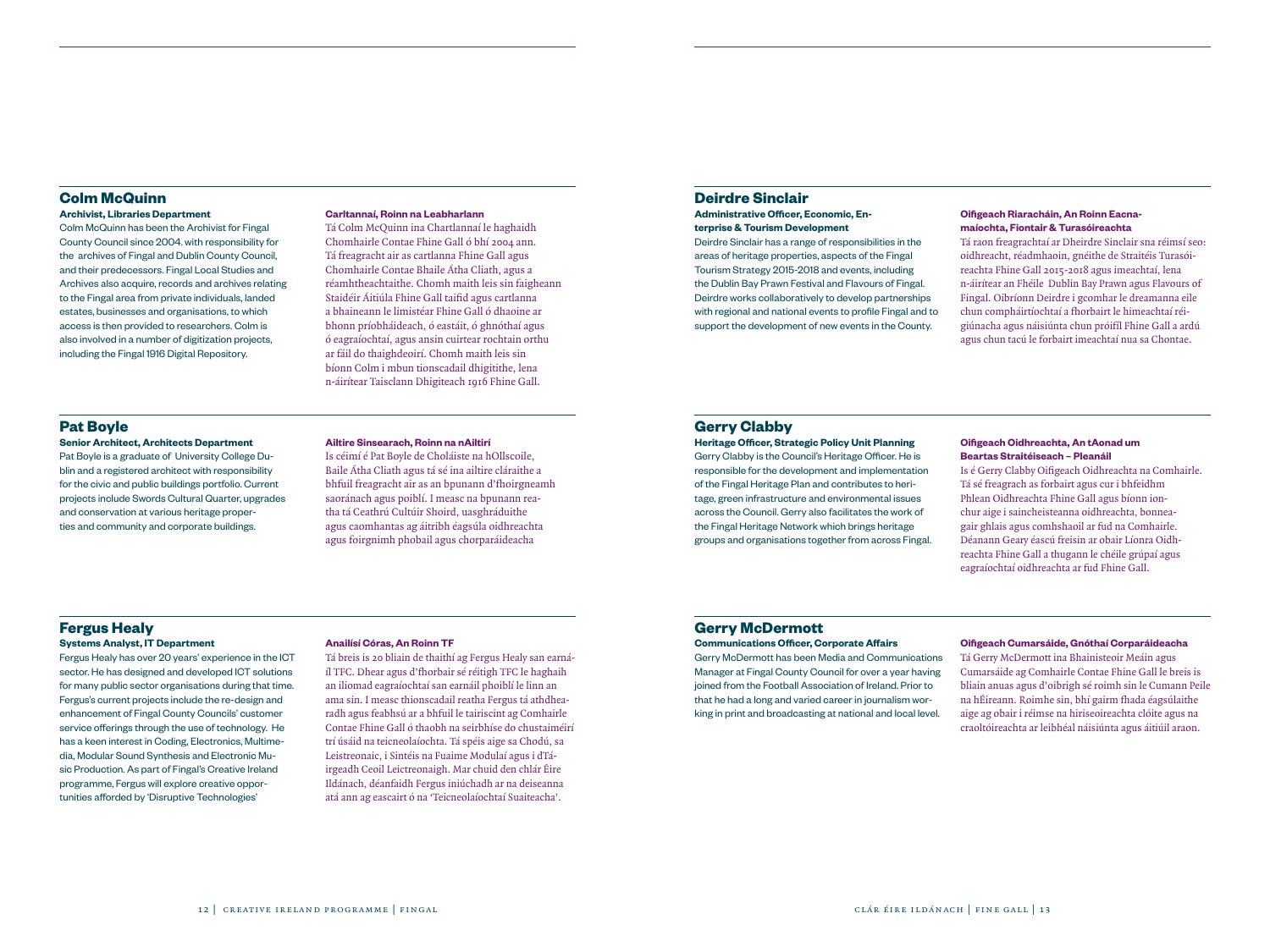## **Helena Bergin Architectural Conservation Officer,**

## **Architects Department**

Helena's role as Architectural Conservation Officer is to provide professional advice and guidance on the repair of and/or sensitive re-development of the historic building stock and significant architectural heritage to members of the public, private property owners and Council staff as Fingal County Council has a sizable portfolio of historic buildings within its ownership including the flagship heritage properties of Malahide Castle, Ardgillan Castle, Newbridge House, Skerries Mills and Swords Castle.

#### **Oifigeach Caomhantais Ailtireacha, Roinn na nAiltirí**

Is é an ról atá ag Helena mar Oifigeach Caomhantais Ailtireachta ná comhairle agus treoir ghairmiúil a sholáthar maidir le deisiú agus/nó forbairt íogair a dhéanamh ar an stoc d'fhoirgnimh stairiúla agus ar an oidhreacht shuntasach ailtireachta do bhaill an phobail, d'úinéirí príobháideacha maoine agus d'fhoireann na Comhairle sa mhéid go bhfuil punann mhór d'fhoirgnimh stairiúla faoi úinéireacht Chomhairle Contae Fhine Gall lena n-áírítear áitribh cheannródaíochta eadhon Caisleán Mhullach Íde, Caisleán Ard Giollán, Teach an Droichid Nua, Muilte na Sceirí agus Caisleán Shoird.

## **Íde de Bairtiséil**

#### **Senior Executive Officer, working in the Community, Culture & Sports Division**

Íde de Bairtiséil's role includes responsibility for the delivery of the functions of the Arts Office, Sports Office, Community Development Office and other special projects including the Age Friendly Programme and the Creative Ireland Programme

#### **Príomhoifigeach Feidhmiúcháin, ag obair sa Roinn Pobail, Cultúír & Spóirt**

Áirítear i measc dhualgais ról Íde de Bairtiséil an fhreagracht as feidhmeanna na hOifige Ealaíon, Spóirt agus Forbartha Pobail a chomhlíonadh chomh maith le tionscadail speisialta lena n-áiritear an Clár Aoisbháúil agus an Clár Éire Ildánach.

## **Sinead Wiley**

**Senior Community Officer - Community, Culture & Sports Division**

Sinead Wiley's primary responsibility is the delivery of the Community Development Office Strategic Plan. Sinead holds an undergraduate degree in Social Science from University College Cork and Postgraduate in Community & Rural Development from University College Dublin. She has over 18 years experience and operational practice in the community development sector.

#### **Príomhoifigeach Pobail – An Roinn Pobail, Cultúír & Spóirt**

An phríomhfhreagracht atá ar Shinead Wiley ná Plean Straitéiseach na hOifig eForbartha Pobail a chur i bhfeidhm. Tá céim ag Sinead san Eolaíocht Shóisialta ó Choláiste na hOllscoile Corcaigh agus Iarchéim san Fhorbairt Pobail & Tuaithe ó Choláiste na hOllscoile, Baile Átha Cliath. Tá breis is 18 mbliana de thaithí agus de chleachtas oibríochtúil aici in earnáil na forbartha pobail.

#### **Yvonne O'Brien**

#### **Senior Executive Librarian. PR, Cultural and Educational Programming; Library Information and Communications Technology (ICT) and Library Facilities management.**

Yvonne O'Brien works collaboratively to deliver a supportive library service that will empower individuals and communities to reach their potential at every life stage. Yvonne led and delivered Fingal Libraries Early Years Literacy Strategy (November 2013), numerous collaborative and creative reader development programmes and a pilot Makerspace, which includes a 3D printing service and STEM workshops and seminars. The Creative Ireland initiative is an opportunity to embed a fuller STEM programme in Fingal Libraries.

#### **Leabharlannaí Sinsearach Feidhmiúcháin. Caidreamh Poiblí, Cultúr agus Oideachas, TFC Leabharlainne agus bainistiú Saoráidí Leabharlainne.**

Oibríonn Yvonne O'Brien i gcomhar le dreamanna eile chun seirbhís thacúil leabharlainne a sholáthar a dhéanfaidh daone aonair agus pobail a chumhachtaí chun barr a gcumais a bhaint amach ag céim an-luath sa saol. Bhí Yvonne i gceannas Straitéis Luathbhlianta Leabharlanna Fhine Gall (Samhain 2013), an iliomad clár comhoibritheach agus cruthaitheach léiteoireachta agus clár píolótach Makerspace, a áiríonn seirbhís phriontála 3D agus ceardlana agus seimineáir STEM. Cuireann an tionscnamh Éire Ildánach an deis ar fáil an clár STEM a leabú níos mó i gclár Leabharlanna Fhine Gall.

#### **Rory O'Byrne County Arts Officer - Community, Culture & Sports Division**

Rory O'Byrne has been County Arts Officer with Fingal County Council since 1994. Rory is responsible for managing the Councils arts office and staff, developing and implementing the Councils arts development plans, which is required under legislation, and managing the annual arts budget, dispensing grants, bursaries and awards, and advising Council of all cultural matters.

#### **Oifigeach Ealaíon an Chontae – An Rannán Pobail, Cultúír & Spóirt**

Tá Rory O'Byrne ina Oifigeach Ealaíon don Chontae le Comhairle Contae Fhine Gall ó bhí 1994 ann. Tá Rory freagrach as bainistiú a dhéanamh ar oifig agus foireann ealaíon na Comhairle agus ar phleananna forbartha ealaíonn a Comhairle a chur i bhfeidhm, de réír mar a cheangalítear ar an gComhairle a dhéanamh faoin reachtaíocht, agus as bainistiú a dhéanamh ar an mbuiséad bliantúil ealaíon, deontais, sparánachtaí agus dámhachtainí a dháileadh agus as comhairle a chur ar an gComhairle faoi chúrsaí cultúir i gcoitinne.

#### **Marion Brown**

#### **Principal Sports Development Officer - Community, Culture & Sports Division**

Marion Brown oversees the work of the Sports Development Office and is responsible for a wide range of sports initiatives for schools and the wider community. Marion is also the Sports Co-ordinator for the Fingal Sports Partnership.

Fingal County Council's Creative Culture Team can be contacted by emailing creativefingal@fingal.ie

#### **Príomhoifigeach Spóirt – an Rannán Pobail, Cultúir & Spóirt**

Déanann Marion Brown maoirseacht ar obair na hOifige Forbartha Spóirt agus tá sí freagrach as raon leathan tionscnamh le haghaidh scoileanna agus an phobail i gcoitinne. Chomh maith leis sin, tá Marion ina Comhordaitheoir Spóirt do Chomhpháirtíocht Spóirt Fhine Gall.

Féadtar dul i dteagmháil le Foireann Cultúir Chruthaithigh Fhine Gall ag creativefingal@fingal.ie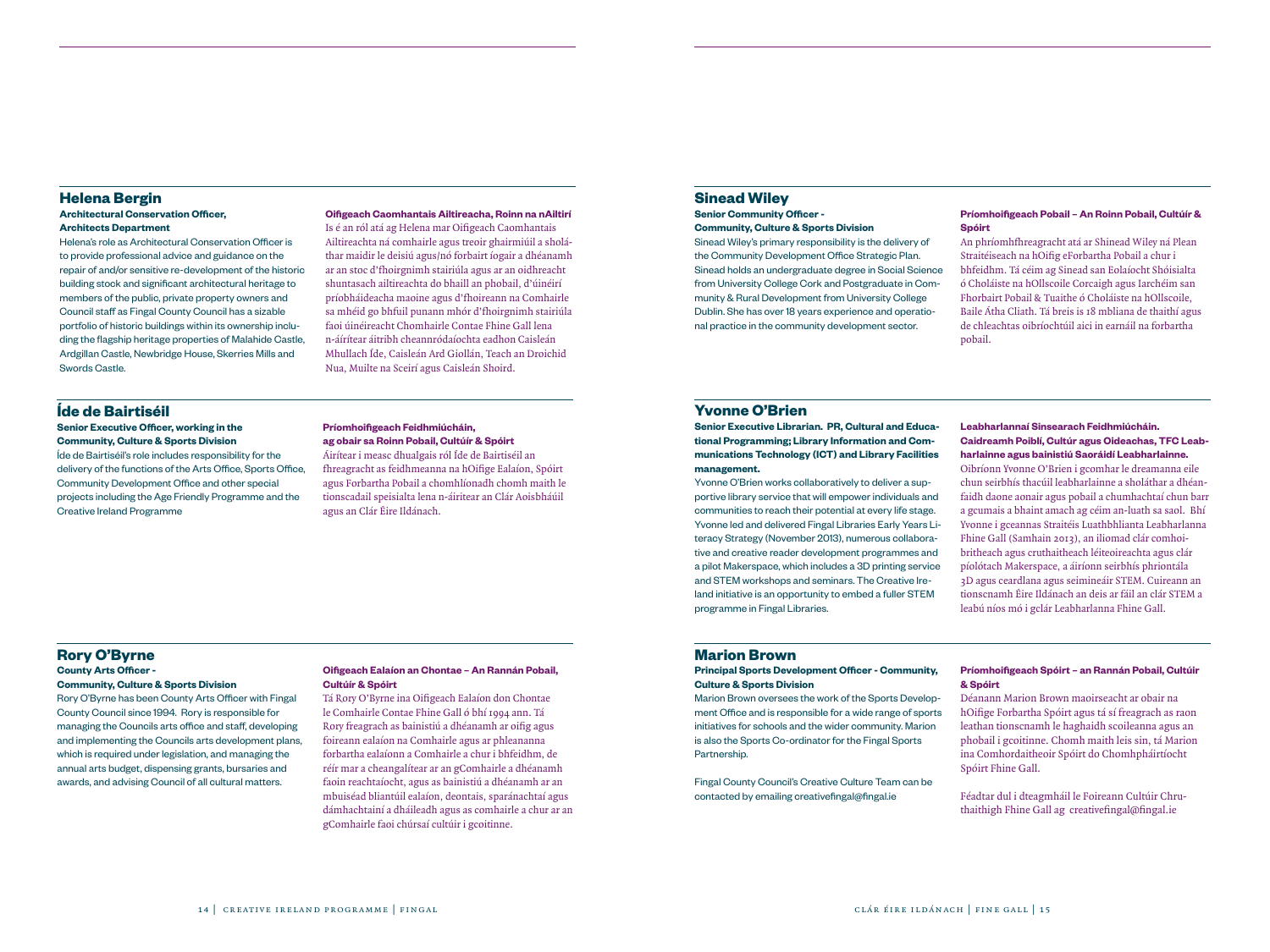## Implementation forfheidhmiú

Community partnership is the central to the Creative Fingal Programme and Fingal County Council will interact and communicate with key audiences in a range of ways, including:

- A Creative Fingal mailing list
- A communications plan spanning social and traditional media
- A Creative Fingal web page on the Council website www.fingal.ie with links from each Department and links to Creative Ireland programme website
- Through Fingal Public Libraries, Draoícht and Seamus Ennis Cultural Centre, Heritage Properties and Fingal Tourism
- Arts, Heritage, Culture & Community Strategic Policy Committee presentations
- The Fingal Public Participation Network updates via special interest groups including the Arts, Heritage, Culture and Community Linkage Group, Fingal Comhairle na nÓg, Fingal Senior Citizen's Forum, Fingal Ethnic network and Fingal Disability Network
- Chief Executive's Reports for County Council Meetings
- County heritage forum quarterly meetings
- Consultation meetings with stakeholders as required to facilitate sustained engagement and the creative conversation
- An Ideas Generator meeting between the Chief Executive and the business, enterprise and third level education sectors
- Interdepartmental Creative Fingal workshops

Tá comhpháirtíocht pobail ina chuid lárnach de Chlár Fhine Gall Ildánach agus beidh Comhairle Contae Fhine Gall ag idirghníomhú agus i gcumarsáid le spriocdhreamanna tábhachtacha ar bhealaí éagsúla, lena n-áirítear:

- Liosta Seachadta le haghaidh Fhine Gall Ildánach
- Plean cumarsáide ag cuimsiú na meán sóisialta agus traidisiúnta
- Leathanach gréasáin Fine Gall Ildánach www. fingal.ie le naisc ó gach Roinn agus naisc chuig suíomh gréasáin chlár Éire Ildánach
- Trí Leabharlanna Poiblí Fhine Gall, Draoícht agus Ionad Seamus Ennis, Maoin Oidhreachta agus Turasóireacht Fhine Gall
- Cur i láthair ón gCoiste um Beartas Straitéiseach maidir le hEalaíona, Oidhreacht, Cultúr & Pobal
- Eolas chun dáta ó Líonra Rannpháirtíochta Poiblí Fhine Gall via grúpaí sainleasa lena n-áirítear an Grúpa Nascthachta um Ealaíona, Oidhreacht, Cultúr agus Cumarsáid, Comhairle na nÓg Fhine Gall, Fóram Sheanóirí Fhine Gall, líonra Eitneach Fhine Gall agus Líonra Míchumais Fhine Gall
- Tuairiscí an Phríomhfheidhmeannaigh do Chruinnithe na Comhairle Contae
- Cruinnithe ráithiúla fhóram oidhreachta an chontae
- Cruinnithe comhairliúcháin le páirtithe leasmhara chun éascú a dhéanamh ar an rannpháirtíocht leanúnach agus le comhairliúchán cruthaitheach
- Ginneadóir Smaointe idir an Príomhfheidhmeannach agus na hearnálacha gnó, fiontair agus tríú leibhéal
- Ceardlanna idirrannacha Fhine Gall Ilndánach

## Projects for 2017 tionscadail le haghaidh 2017

projects/initiatives in fingal directly supported/enhanced by creative ireland 2017

## **1. Cruinniú na Cásca, Easter gathering in Fingal**

Fingal County Council hosted a day of free family fun and creativity at Swords Castle for the inaugural Cruinniú na Cásca on April 17th, 2017. There was an opportunity to learn more about the history of Swords and its heritage sites, including Swords Castle, St. Columba's Round & Square Towers, St. Colmcille's Well, Peter Wilson's Bridge and the Carnegie Library, from the open top bus tours which ran on the day.

#### **2. The Creative Fingal Fund**

As part of the Creative Fingal Programme, Fingal County Council will support individuals and groups to develop initiatives that support culture and creativity in the community. The scheme will open for applications in late May 2017 and during 2017 €20,000 will be made available to fund this partnership approach spanning the county. A strand of the fund will support heritage and commemorations. From Late May 2017.

## **3. Fingal, "In Creative Conversation"**

Over the period of the Creative Fingal Programme, Fingal County Council are keen to facilitate an on-going dialogue on creativity in Fingal among the community, creative practitioners and across a broad range of stakeholders in the arts, culture, heritage, sports, STEM and business sectors. Through the medium of film, these diverse conversations about creativity in Fingal

## tionscadail/tionscnaimh i bhfine gall atá dírithe ar/feabhsaithe ag éire ildánach 2017

## **1. Cruinniú na Cásca, Teacht le chéile um Cháisc i bhFine Gall**

Reáchtáil Comhairle Contae Fhine Gall lá spraoi don teaghlach ag Caisleán Shoird do chéad Chruinniú na Cásca ar an 17 Aibreán, 2017. Bhí an deis ann níos mó a fhoghlaim faoi stair Shoird agus faoin láithreáin oidhreachta, lena n-áirítear Caisleán Shoird, faoi Chloigtheach agus Túr Cearnógach St. Columba's, faoi Thobar Cholmcille, faoi Dhroichead Peter Wilson agus faoi Leabharlann Carnegie, ar an mbus gan díon a bhí ag taisteal timpeall ar an lá.

#### **2. Ciste Fhine Gall Ildánach**

Mar chuid de Clár Fhine Gall Ildánach, cuirfidh Comhairle Contae Fhine Gall tacaíocht ar fáil do dhaoine aonair agus do ghrúpaí chun tionscnaimh chultúir agus chruthaitheacha a fhorbairt sa phobal. Beidh an scéim oscailte do gach iarratas go déanach i mí Bealtaine 2017 agus le linn 2017. Cuirfear €20,000 ar fáil chun maoiniú a dhéanamh ar an gcur chuige comhpháirtíochta seo ar fud na tíre. Cuideoidh gné amháin den chiste le hoidhreacht agus le comórthaí ó dheireadh mhí Bealtaine 2017.

#### **3. Fine Gall, "I gComhrá Ildánach**

Thar thréimhse an Chláir Fine Gall Ildánach, tá sé beartaithe ag Comhairle Contae Fhine Gall éascú a dhéanamh ar an bplé leanúnach atá ann maidir le cruthaitheacht i bhFine Gall i measc an phobail, le cleachtóirí cruthaitheachta agus ar fud raon páirtithe leasmhara sna réimsí seo: na healaíona, cultúr, oidhreacht, spóirt, STEM agus gnó. Trí mheán na scannánaíochta, is féidir na comhráite ilchineálacha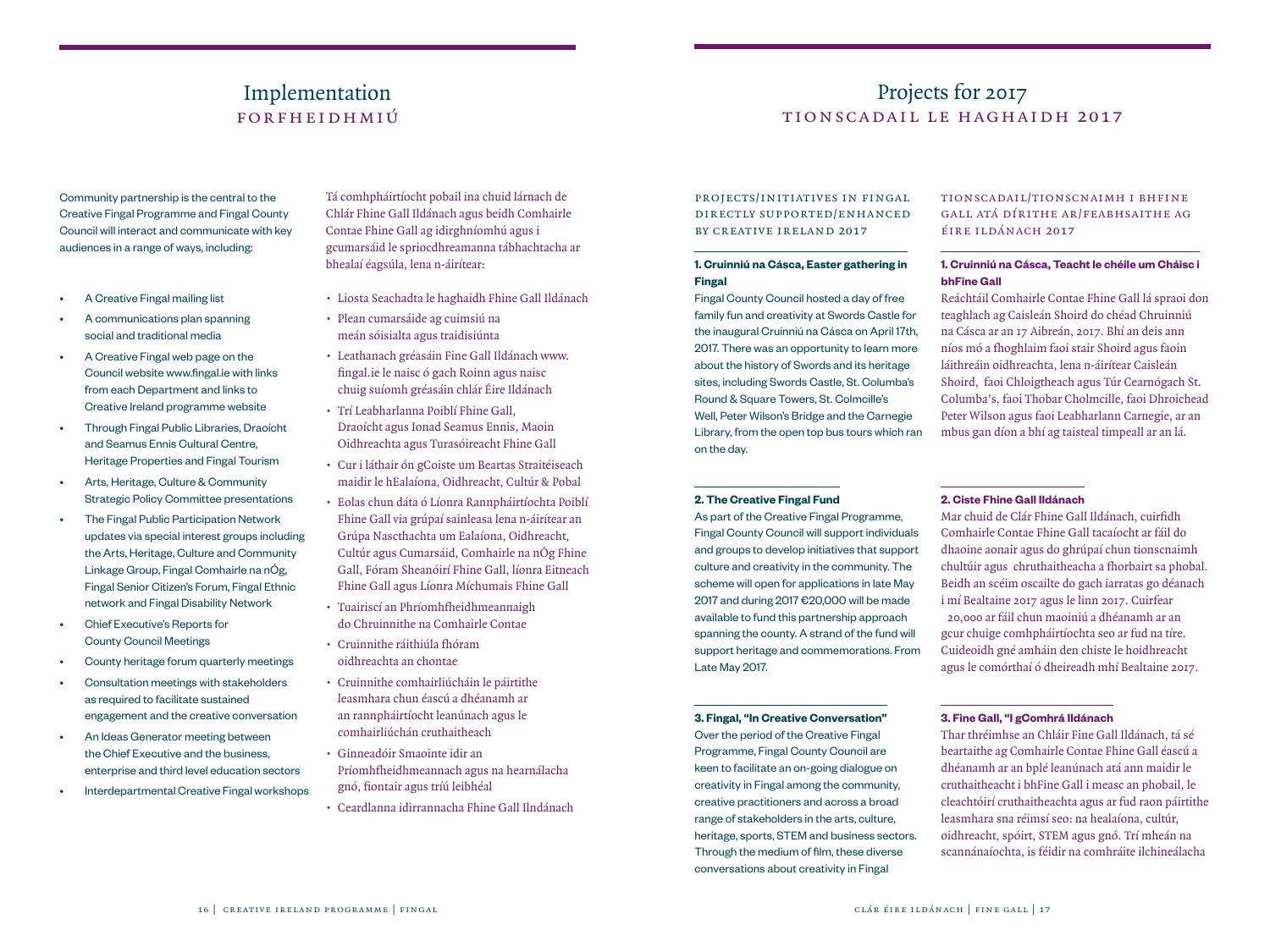will be recorded and shared online and in stakeholder communications over the course of the five year programme. This will build a digital repository of the developing, dynamic and unique creative culture of Fingal and reflect the views of the diverse range of people involved in our creative conversation. 2017–2022.

## **4. Fostering the creative potential of every child in Fingal**

As Fingal, has the youngest and fastest growing population in Ireland a key aspect of the Creative Fingal Programme will be to enhance existing programmes that help to build capacity to support creativity and develop new initiatives for young people. This process will start in 2017 with the following initiatives.

#### **5. Space Invaders**

Space Invaders returns to Farmleigh this May with a creative programme for children aged 0–5 years and their adults. Space Invaders recognises the importance of supporting the artistic learning, development and wellbeing of children, their carers and educators.

#### **6. Songs for Our Children**

Fingal County Council will collaborate to deliver this song research, composition and performance project devised and coordinated by Aileen Lambert and Michael Fortune with the support of the Arts Council and Local Authorities. The intention is to create new engaging, age appropriate songs in various styles and topics, in the traditional style,

seo faoin ildánacht a thaifeadadh i bhFine Gall agus a roinnt ar líne agus i bpobail na bpáirtithe leashara i gcaitheamh an chláir cúig bliana. Leis seo, tógfar an taisclann dhigiteach de chultúr forbraíochta, fuinniúil uathúil i bhFine Gall agus léireofar ann dearcthaí raon ilchineálach daoine atá i mbun an phlé chruthaithigh le linn 2017–2022.

## **4. Ag cothú acmhainn chruthaitheach gach linbh i bhFine Gall**

Sa mhéid go bhfuil an daonra is óige agus is tapúla fás in Éirinn ag Fine Gall, ar cheann de phríomhghnéithe an Chláir Fine Gall Ildánach tá feabhas á chur ar chláir reatha chun cuidiú tógáil ar an acmhainneacht agus tacú le cruthaitheacht agus tionscnaimh nua a fhorbairt do dhaoine óga. Tosóidh an próiseas seo in 2017 leis na tionscnaimh seo a leanas.

#### **5. Space Invaders**

Fillfidh Space Invaders ar Farmleigh i mí Bealtaine na bliana seo le clár cruthaitheach do leanaí san aoisghrúpa 0–5 bliana agus na daoine fásta atá leo. Sa chlár Space Invaders aithnítear an tábhacht a bhaineann le tacú le foghlaim, forbairt agus folláine chruthaitheach an linbh, a gcúramóirí agus a n-oideoirí.

#### **6. Songs for Our Children**

Oibreoidh Comhairle Contae Fhine Gall i gcomhar le dreamanna eile chun an tionscadal seo a sholáthar mar a ndéantar taighde ar amhráin, amhráin a chumadh agus ansin iad a chasadh.Is iad Aileen Lambert agus Michael Fortune a cheap an tionscadal seo agus atá á chomhordú le tacaíocht ón gComhairle Ealaíon agus ó na hÚdaráis Áitiúla. Is éard atá beartaithe leis ná amhráin nua a

creating a body of traditional songs to inspire our young generations to participate more in traditional singing. The completed songs will be performed by the singers at a premiere concert in the National Library of Ireland in December 2017. Following the premiere concert, each singer will present a singing workshop/presentation to an audience in a public venue such as a gallery, community centre or library (to be decided). Commences June 2017.

#### **7. Library STEAM Programme**

Young people across Fingal will have access to the Library STEAM (Science, Technology, Engineering, Art and Maths) Programme, which includes Scratch workshops, Stop Go Motion workshops, Coding and 3D printing sessions, Bricks for Kids Lego, Arts and Crafts, Film Clubs and Photographic workshops and exhibitions. In addition, opportunities will be explored to provide access to maker spaces for young people, to facilitate diverse creative expression. Throughout 2017.

chumadh, atá aois-oiriúnach, i stíleanna éagsúla agus ar théamaí éagsúla, ag cruthú bailiúchán amhrán chun inspioráid a thabhairt do na glúnta atá le teacht páirt níos mó a ghlacadh in amhránaíocht thraidisiúnta. Déanfaidh na hamhránaithe na hamhráin chríochnaithe a chasadh ag ceolchoirm i Leabharlann Náisiúnta na hÉireann i mí na Nollag 2017. Tar éis na ceolchoirme sin, déanfaidh gach amhránaí ceardlann/cur i láthair a reáchtáil os comhair lucht féachana in ionad poiblí mar shampla i ngailearaí, in ionad pobail nó i leabharlann (le deimhniú). Cuirfear tús leis seo i mí an Mheithimh 2017.

#### **7. An Clár Leabharlainne STEAM**

Beidh rochtain ag daoine óga ar fud Fhine Gall ar an gclár Leabharlainne STEAM (Eolaíocht, Teicneolaíocht, Innealtóireacht, Ealaín agus Mata), a áiríonn na ceardlanna Scratch, na ceardlanna Stop Go Motion, seisiúin Chódaithe agus priontála 3D, Bricks for Kids Lego, Ealaíona agus Ceardaíocht, Clubanna Scannánaíochta, agus ceardlanna agus taispeántais Grianghrafadóireachta. De bhreis air sin, beidh deiseanna ann rochtain a sholáthar ar na spásanna cruthaitheachta do dhaoine óga, chun a n-acmhainn cruthaitheach a éascú. I gcaitheamh 2017.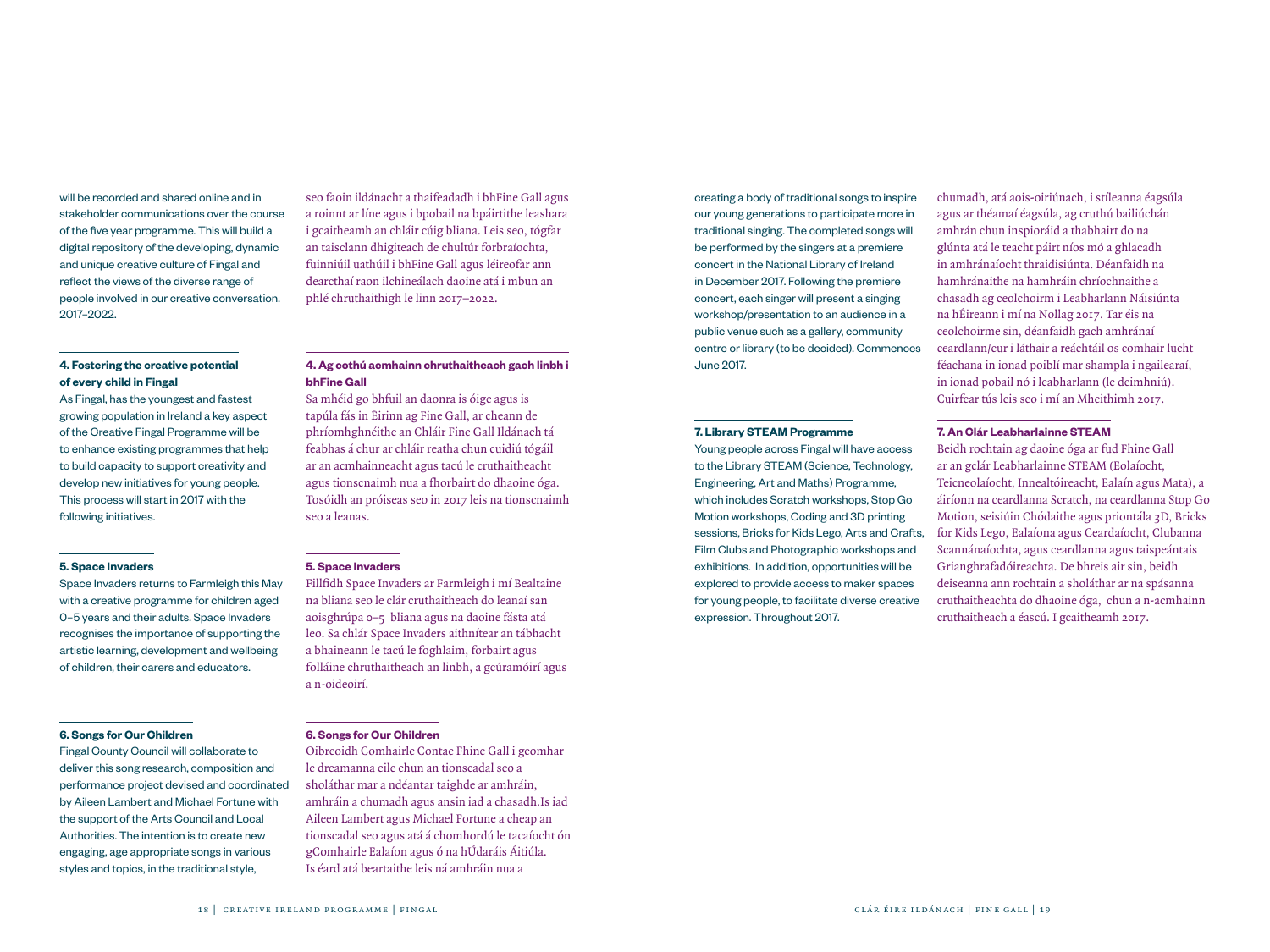## supporting creativity across the community in fingal

Fingal County Council Community Office are continually working to engage the community and will deliver the following initiatives in support of creativity and wellbeing in 2017.

#### **8. Fingal Statement of Wellbeing**

Fingal Public Participation Network (PPN) is Fingal's new framework for public engagement. It will provide the structure to facilitate the two way flow of information between the Local Authority and Community, Voluntary and Environmental groups. The network will enable residents of Fingal and community organisations to influence plans and policies for the future development of the County. The PPN are in the process of developing the Fingal Statement of Wellbeing. In partnership with the Institute of Technology, Blanchardstown, Fingal PPN will be conducting a series of workshops. These workshops, through the creative medium of story-telling, will explore what wellbeing means to residents of Fingal and are expected to act as a catalyst to promote further acts of wellbeing and creativity. Summer 2017.

#### **9. Fingal Community Group/ Person Awards Scheme**

Each year the Fingal County Council Community Office celebrates the dedication of groups and individuals that have made a difference in their community through the Fingal Community Group/ Person Awards scheme. A new Creative Ireland Award category could be included in the competition. November 2017.

## tacú le cruthaitheacht ar fud phobal fhine gall

Tá Oifig Pobail Chomhairle Contae Fhine Gall ag obair go leanúnach chun tathant ar an bpobal a bheith páirteach sna tionscnaimh seo a leanas a thacaíonn le cruthaitheacht agus folláine in 2017.

#### **8. Ráiteas Fhine Gall maidir le Folláine**

Is éard is Líonra Rannpháirtíochta Fhine Gall (PPN) ann creat nua Fhine Gall don rannpháirtíocht phoiblí. Cuirfidh sé an struchtúr ar fáil chun éascú a dhéanamh ar shreabhadh déthreo na faisnéise idir an tÚdarás Áitiúil agus Grúpaí Pobail, Deonacha agus Comhshaoil. Cuideoidh an líonra le háitritheoirí Fhine Gall agus le heagreaíochtaí pobail tionchar a imirt ar phleananna agus ar bheartais d'fhorbairt an Chontae amach anseo. Is próiseas iad na líonraí chun Ráiteas Folláine Fhine Gall a fhorbairt. I gcomhar le hInstitiúid Teicneolaíochta Bhaile Bhlainséir, déanfaidh PPN Fhine Gall sraith ceardlann a reáchtáil. Sna ceardlanna sin, trí mheán na scéalaíochta cruthaithí, déanfar a iniúchadh cad a shamhlaíonn áitritheoirí Fhine Gall is folláine ann, agus feidhmeoih sé mar a bheadh spreathóir do ghníomhartha eile folláine agus cruthaitheachta. Samhradh 2017.

**9. Grúpa Pobail Fhine Gall/An Scéim** 

Gach bliain déanann Oifig Pobail Chomhairle Contae Fhine Gall ceiliúradh ar dhíograis grúpaí agus daoine aonair agus difríocht á dhéanamh acu sa phobal. Ceiliúrann an Chomhairle é sin trí mheán na scéime Dámhachtana Grúpaí Pobail/ Daoine Aonair Fhine Gall. D'fhéadfaí catagóir nua a thabhairt isteach do Dhámhachtain Éire Ildánach sa

**Dámhachtana Daoine**

chomórtas. Samhain 2017.

## commemorating fingal's part in the fight for irish freedom

As part of the Decade of Centenaries, Fingal County Council will pursue the following projects in 2017 under the commemorations strand of the Creative Fingal Programme.

#### **10. Thomas Ashe Commemoration**

In September 2017, Fingal County Council, as part of the Decade of Centenaries, will commemorate the hundred year anniversary of the death of Thomas Ashe, Commandant of the 5th Battalion, Fingal Brigade who fought in the Battle of Ashbourne in 1916. The Council will support the commissioning of a sculpture of Thomas Ashe in Lusk and Local Studies and Archives will mount an exhibition about Thomas Ashe. There will be a screening in Lusk of "Fingal's Finest", a film produced as part of the Fingal 1916 Centenary Programme and the Council will collaborate with the Department of Arts, Heritage, Regional, Rural and Gaeltacht Affairs and Glasnevin Trust on commemorations at national level.

## **11. Naming and Commemorative Memorial Policy Committee**

The commemoration of significant historical events, anniversaries or people associated with or who have made important social, cultural or economic contributions to Fingal is supported by Fingal County Council. To assist with this Fingal County Council has developed a Naming and Commemorative Memorial Policy. The policy sets out a framework for the evaluation and approval of proposals for

## comóradh ar an bpáirt a ghlac fine gall sa troid ar son shaoire na héireann

Mar chuid de na comórthaí céad bliain, tabharfaidh Comhairle Contae Fhine Gall faoi na tionscadail seo a leanas in 2017 faoi théama na gcomórthaí den Chlár Fhine Gall Ildánach.

#### **10. Comóradh Thomáis Ághais**

I mí Mheán Fómhair 2017, ghlacfaidh Comhairle Contae Fhine Gall, mar chuid de Dheich mBliana de Chomórthaí, páirt i gcomóradh céad bliain ó bhás Thomáis Áis. Ceannfort-Ghinearál ar an 5ú Cathlán, Briogáid Fhine Gall a throid i gCath Chill Dhéagláin i 1916. Tacóidh an Chomhairle le coimisiúnú a dhéanamh ar dhealbh de Thomás Ághas i Lusca agus reáchtálfaidh an rannóg um Staidéir Áitiúla agus Cartlainne taispeántas faoi Thomás Ághas. Taispeánfar an scannán "Fingal's Finest" i Lusca, ar scannán é a táirgeadh mar chuid de Chlár Chomórtha céad bliain 1916 agus oibreoidh an Chomhairle i gcomhar leis an Roinn Ealaíon, Oidhreachta, Réigiúnach, Tuaithe agus Gaeltachta agus le hIontaobhas Ghlas Naíon ar na comórthaí ar an leibhéal náisiúnta.

## **11. An Coiste Beartais um Ainmniúchán agus Comórthaí**

Tacaíonn Comhairle Contae Fhine Gall le comóradh a dhéanamh ar imeachtaí suntasacha stairiúla agus ar na daoine atá bainteach leis na heachtraí sin, nó a rinne cion sóisialta, cultúrtha nó eacnamaíochta ar leith ar son Fhine Gall. Chun cuidiú le Comhairle Contae Fhine Gall bunaíodh Beartas um Ainmniúchán agus Comórthaí. Leagtar amach sa bheartas seo an creat trína ndéanfar meastóireacht agus faomhadh ar na tograí atá ann le haghaidh chur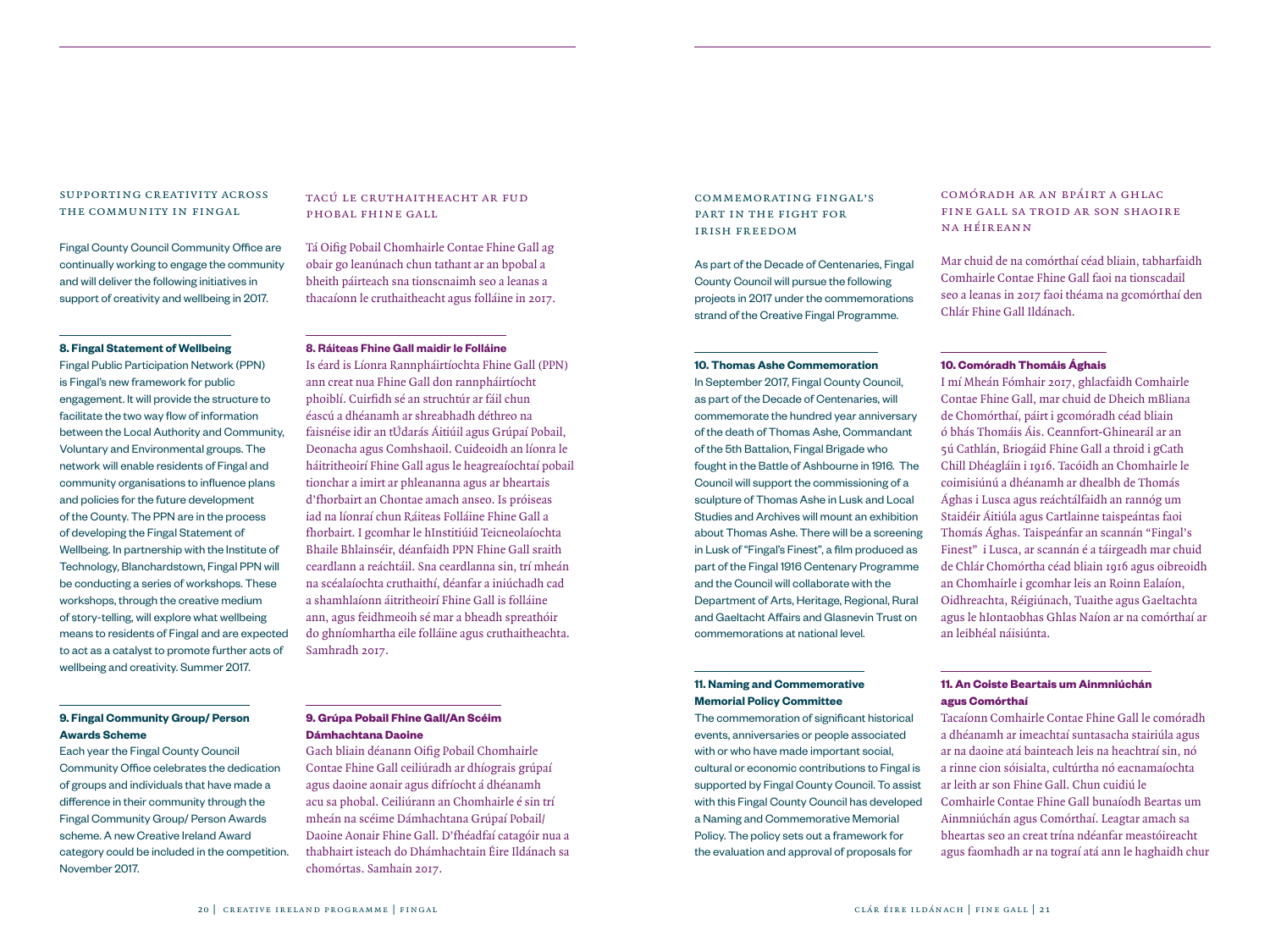## Promotional Events 2017 imeachtaí poiblíochta 2017

the installation of commemorative plaques, memorials or monuments in public places and buildings; or the naming of certain types of public infrastructure to honour or celebrate individuals, groups or events of significance in Fingal. As a legacy to the Fingal 1916 Centenary Programme, the Council's Corporate Department will establish a Naming and Commemorative Memorial Policy Committee to oversee implementation of the policy.

## **12. The Fingal Decade of Centenaries Digital Repository**

This Digital Repository will be developed as a legacy of the 1916 Centenary Commemoration. The first Collection to be uploaded to this Digital Repository will be the scans taken at the three memorabilia days hosted by Fingal County Council as part of its 1916 Commemoration Programme. There are roughly 1500 scans of items including medals, photographs, objects and document brought by members of the public, relating to their family's/relatives participation in the events of the 1912-1922 period, both from Fingal and beyond. The scans have been itemised and catalogued onto a database, and permission is currently being sought from the private owners to publish the images of the items. Over time, other digitised collections could be added to this Digital Repository, from the archives.

in airde na bplaiceanna, na leac cuimhneacháin nó na séadchomharthaí comórtha in áiteanna agus i bhfoirgnimh phoiblí; nó ainmniú cineálacha áirithe bonneagair phoiblí in onóir do dhaoine, do ghrupaí nó d'imeachtaí suntasacha i bhFine Gall. Mar oidhreacht ó Chlár Comórtha Céad Bliain 1916 Fhine Gall, bhunaigh Roinn Chorparáideach na Comhairle Coiste um Beartas Ainmniúcháin agus Comóradh Cuimhneacháin chun maoirseacht a dhéanamh ar chur i bhfeidhm an bheartais.

## **12. Taisclann Dhigiteach Fhine Gall de Dheich mBliana de Chomórthaí**

Déanfar an Taisclann Dhigiteach a fhorbairt mar oidhreacht ar Chomórdh Céad Bliain 1916. Déanfar an chéad Bhailiúchán a uaslódáil chuig an Taisclann Dhigiteach agus is éard a bheidh ann ábhar scanta de thrí cinn de mhíreanna cuimhneacháin agus déanfaidh Comhairle Contae Fhine Gall óstáil air sin. Tá tuairim is 1500 mír scanta ann lena n-áirítear boinn, grianghraif, réada agus doiciméid arna gcur ar fáil ag baill den phobal le linn imeachaí sa tréimhse 1912- 1922, ó Fhine Gall agus ó áiteanna eile. Táthar tar éis miondealú agus catalógú a dhéanamh ar na míreanna scanta ar bhunachar sonraí, agus tá cead á lorg faoi láthair ó úinéirí príobháideacha na híomhánna a fhoilsiú. Le caitheamh ama, féadfar bailiúcháin dhigiteacha eile a chur leis an Taisclann Dhigiteach seo, ó chartlanna eile.

#### projects promoting creativity in 2017

Here is a taste of some of the programming, events and initiatives planned for 2017 that will provide opportunities for culture and creativity across Fingal. Full details of the evolving Creative Fingal Programme will be made available at www.fingal.ie throughout 2017.

## tionscadail in 2017 chun an chruthaitheacht a chur chun cinn

Seo a leanas roinnt samplaí de na cineálacha clár, imeachtaí agus tionscnamh atá beartaithe le haghaidh 2017 a chuirfidh deiseanna cultúir agus cruthaitheachta ar fáil ar fud Fhine Gall. Cuirfear sonraí iomlána an Chláir Fine Gall Ildánach ar fáil ar www.fingal.ie i gcaitheamh 2017.

#### **Fingal Arts Centres**

Draíocht Arts Centre and the Seamus Ennis Arts Centre, both funded through the Arts Office and owned by Fingal County Council, produce year-round programmes of events and performance, exhibitions and educational programmes. Both Arts Centre are beacons of culture and creativity and act as hubs of creativity for all communities in Fingal. For details of the diverse, richly creative programmes on offer visit www.draiocht.ie and www.tseac.ie.

#### **Ionaid Ealaíon Fhine Gall**

Cuireann Ionad Ealaíon Draíocht agus Ionad Ealaíon Seamus Ennis, iad araon maoinithe ag an Oifig Ealaíon agus faoi úinéireacht Chomhairle Contae Fhine Gall, cláir d'imeachtaí agus de léirithe, de thaispeántais agus de chláir oideachais ar fáil le linn na bliana. Is lárionaid iad an dá Ionad Ealaíon don chultúr agus don chruthaitheacht agus feidhmíonn siad mar a bheadh moil na cruthaitheachta do phobail uile Fhine Gall. Le haghaidh tuilleadh sonraí faoi na cláir ilchineálacha, atá saibhir ó thaobh na cruthaitheachta de téigh chuig www.draiocht.ie agus www.tseac.ie.

#### **Fingal Arts Office**

*Supports for Professional Artists* The Arts Office will continue to offer support to professional artists in a range of ways:

- Artist's Support Scheme Allows for professional artists to avail of an award towards travel/professional development opportunities, a residency, or towards the development of work.
- Amarch Fhine Gall 2016 & What Next? Supports Fingal's recent Arts College graduates by offering an opportunity to feature in an annual curated exhibition in

#### **Oifig Ealaíon Fhine Gall**

*Tacaí le haghaidh Ealaiontóirí Gairmiúla.*  Leanfaidh an Oifig Ealaíon air ag soláthar tacaíochta d'ealaíontóirí gairmiúla ar raon bealaí éagsúla:

- **• An Scéim Tacaíochta d'Ealaíontóirí**  Faoin séim seo is féidir le healaíontóirí gairmiúla leas a bhaint as deiseanna taistil/forbartha gairmiúla, nó seal a chaitheamh mar ealaíontóir cónaithe, nó deiseanna a thapu chun a gcuid oibre a fhorbairt.
- **• Amarch Fhine Gall 2016 & What Next?**  Faoin scéim seo cuirtear tacaíocht ar fáil do chéimithe ó Choláiste Ealaíon Fhine Gall trí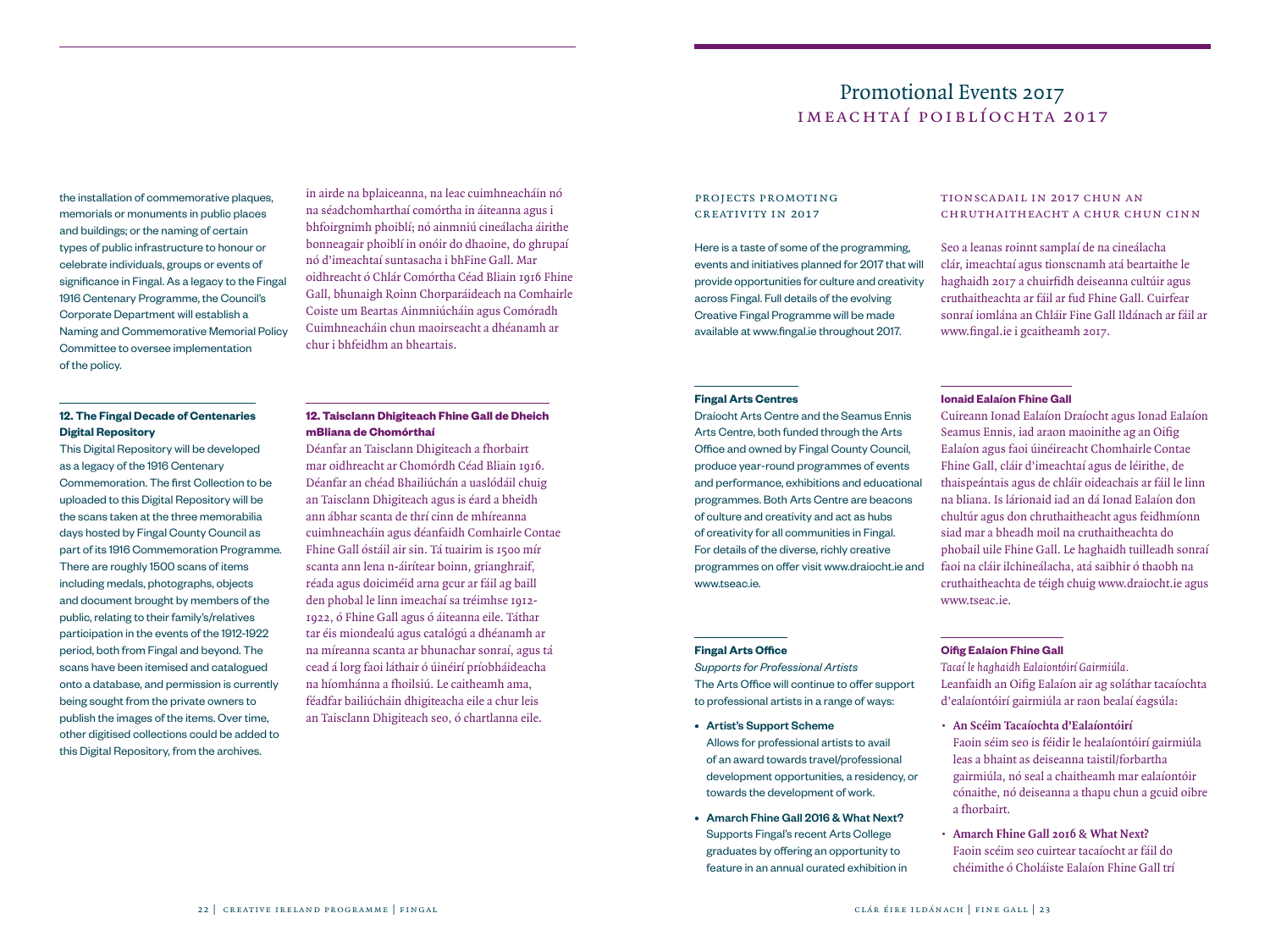Draíocht, Blanchardstown.

- Graphic Studio Award
- This residency offers one emerging or established artist the opportunity to make a fine art print with the master printer at Graphic Studio Dublin.
- VAI Professional Training & Development Professional Development

Fingal Arts Office and Visual Arts Ireland (V.A.I. the professional body representing professional Artists) have entered into a partnership to host events for the career development of artists in Fingal.

- Fingal County Council Royal Hibernian Academy (RHA) Postgraduate Award Fingal Arts Office in partnership with the RHA School offer an opportunity of a funded studio space to a professional artist for the period of one year.
- Block T Graduate Award Fingal Arts Office and BLOCK T offer a Graduate Award as part of FUEL, Block T's Visual Arts Programme dedicated to the support and professional development of recent graduates.

#### arts office programmes

#### **Everything is in Everything**

Everything is in Everything is a collaborative commission with artist Clodagh Emoe and 4th year students at Hartstown Community School in Blanchardstown, Dublin 15. Curated by Cleo Fagan, curator of Superprojects, the commission is funded by the Arts Council of Ireland, with additional support provided by Fingal Arts Office. The project takes place

dheiseana a sholáthar dóibh a saothair a chur ar taispeáint in ionad Draíocht, Baile Bhlainséir.

- **• Gradam Graphic Studio**
- Sa tréimhse chónaitheach seo cuirtear an deis ar fáil d'ealaíontóir amháin atá ag teacht chun cinn nó ealaíontóir seanbhunaithe prionta mínealaíne a sholáthar faoi scáth máistirealaíontóra ag Graphic Studio Dublin.
- **• Oiliúint & Forbairt Ghairmiúil le VAI** Bunaíodh comhpháirtíocht idir Oifig Ealaíon Fhine Gall agus Visual Arts Ireland (is é V.A.I. an comhlacht gairmiúil a dhéanann ionadaíocht ar Ealaíontóirí gairmiúla) chun imeachtaí a reáchtáil d'fhorbairt ghairme ealaíontóirí i bhFine Gall.
- **• Gradam Iarchéime Acadamh Ibeirneach Ríoga Chomhairle Contae Fhine Gall**

Deis í seo a chuireann an Oifig Ealaíon ar fáil i gcomhpháirtíocht le Scoil RHA chun spás stiúidó maoinithe a sholáthar d'ealaíontóir gairmiúil ar feadh tréimhse bliana.

- **• Gradam Iarchéime Block T**
- Cuireann Oifig Ealaíon Fhine Gall agus BLOCK T an Gradam Iarchéime seo ar fáil mar chuid de FUEL, Clár Físealaíne Block T a bhfuil mar aidhm leis tacaíocht agus forbairt ghairmiúil a sholáthar do dhaoine a bhain céim amach le déanaí.

## clár na hoifige ealaíon

#### **Everything is in Everything**

Comhchoimisiún é seo leis an ealaíontóir Clodagh Emoe agus mic léinn an 4ú bliain ag Scoil Phobail Bhaile an Hartaigh i mBaile Blainséir, Baile Átha Cliath 15. Is í Cleo Fagan an coimeádaí don tionscadal, atá ina coimeádaí le haghaidh Superprojects, an coimisiún arna mhaoiniú ag Comhairle Ealaíon na hÉireann, le tacaíocht sa bhreis ó Oifig Ealaíon Fhine Gall. Reáchtáiltear

over 11 weeks and has two stages. The first is characterised by focused artistic research the students are engaged in research trips to exhibitions at IMMA and the RHA, a workshop with writer Sue Rainsford and a discussion with Visual Thinking Strategies facilitator Liliane Puthod. The next phase of the commission is experimental and workshop based. It is led by the phrase 'Everything is in Everything' by French educationalist Joseph Jacotot. The phrase is intended to conceptually guide the students in the development of their collaborative work. The public outcome of the project is a collaborative artwork that will likely be either a group performance or installation. The process and the outcome of the work will be documented on film and edited into a final piece to be exhibited. Superprojects is an initiative for young audiences that generates possibilities for creative encounters with contemporary art and artists. Annual programme, on-going.

#### **Invitation to Collaboration**

Fingal County Council in partnership with South Dublin, Dublin City & Dun Laoghaire-Rathdown County Councils were successful with their application for a new Early Years Arts Commission and Engagement programme through the Arts Council's An Invitation to Collaboration Scheme. The commission places children and young people at the heart of cultural provision in Dublin. It aims to support artistic ambition in the research and development of new work in early childhood which can be presented in different contexts – including festival, professional arts space, library and childcare setting. The partners wish to reach new

an tionscadal thar thréimhse 11 seachtaine agus tá dhá chéim ann. Sa chéad chéim déantar an taighde a dhíriú ar mhic léinn atá i mbun turais taighde chuig taispeántais ag IMMA agus RHA, ceardlann leis an scríbhneoir Sue Rainsford agus plé leis an éascaitheoir Straitéisí na Smaointeoireachta Físe Liliane Puthod. Tá an dara céim den choimisiún trialach agus ceardlannbhunaithe. Reáchtálann an t-oideoir Francach Joseph Jacotot é faoin téama 'Everything is in Everything' . Is éard is cuspóir don nath seo ná treoir choincheapúil a thabhairt do mhic léinn agus iad ag forbairt a saothar comhoibritheach. Is é toradh poiblí an tionscadail saothar ealaíne comhchruthaitheach a bheith i bhfoirm léirithe i ngrúpa nó léiriú i bhfoirm míre atá suiteáilte. Déantar próiseas agus toradh na hoibre a dhoiciméadú mar scannán agus déantar eagarthóireacht ar an saothar deiridh le gur féidir é a chur ar taispeáint. Is tionscnamh é Superprojects do spriocdhream óg a ghineann deiseanna dóibh teagmhálacha tráchtála a chothú le hearnáil na healaíne agus le healaíontóirí comhaimseartha. Clár bliantúil, leanúnach.

#### **Invitation to Collaboration**

Is comhpháirtíocht í seo idir Comhairle Contae Fine Gall agus Comhairle Contae Átha Cliath Theas agus Comhairle Contae Dhún Laoghaire-Ráth a Dúin. I gcomhar lena chéile d'éirigh lena n-iarratas a chuir siad faoi bhráid an Choimisiúin um Ealaíon na Luathbhlianta agus na Rannpháirtiochta tríd mheán na scéime ag an gComhairle Ealaíon dar teideal An Invitation to Collaboration. Cuireann an coimisiún leanaí agus daoine óga ag croílár an tsoláthair chultúrtha i mBaile Átha Cliath. Tá sé mar aidhm leis an scéim tacú leis an uaillmhian sa taighde agus san fhorbairt ar shaothair nua sna blianta luath den óige agus is féidir iadsan a chur i láthair i gcomhthéacsanna éagsúla – lena -áirítear spás d'fhéilte agus d'ealaín ghairmiúl, sa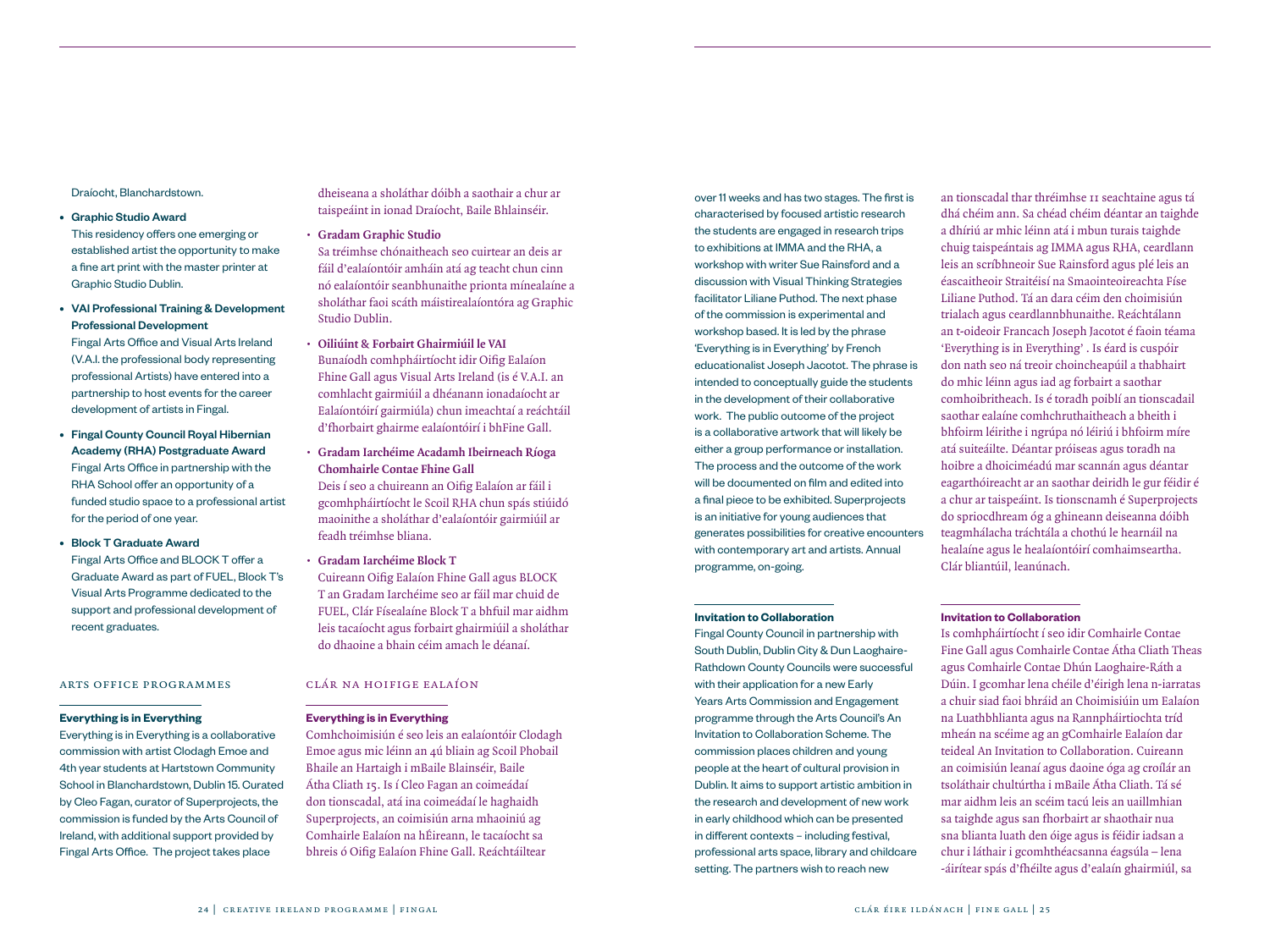childhood audiences; Stimulate dialogue between Dublin Local Authorities and with artists, early childhood educators and organisations; Build on current research investigating practice across artforms, professional discipline and contexts; Generate advocacy in early childhood arts. Date to be confirmed.

#### **Artful Dodgers**

Artful Dodgers is an early years music and visual arts programme that commenced in September 2013. The programme is located in two community crèche services in Fingal and is pioneered by Fingal County Council's Arts Office, artists Jackie Maguire and Naomi Draper, Fingal County Childcare Committee and Ros Eo and Little Learners crèche services. Artful Dodgers was delivered in three phases - 'artist in residence programme', 'creative exchange programme', and 'parental involvement programme'. Given the unique nature of Artful Dodgers, it has been monitored and evaluated by Trinity College Dublin Arts Education Research Group since 2013. The research team have been particularly interested in exploring the programme's capacity to enhance the children's early literacy and numeracy development and if Artful Dodgers as a model can build the capacity of the early years teachers to embed music and the visual arts in their setting. The project has presented at international symposiums. Annual programme, on-going.

leabharlann agus i suíomh cúraim leanaí. Is mian leis na comhpháirtithe teacht ar lucht féachana nua óg; plé a spreagadh idir Údaráis Áitiúla Bhaile Átha Cliath agus ealaíontóirí, oideoirí agus eagraíochtaí na luathbhlianta; tógáil ar an taighde reatha agus breathnú ar an gcleachtas ar fud na gcineálacha éagsúla ealaíne, disciplíní agus comhthéacsanna gairmiúla; stocaireacht a mhúscailt ar son ealaíon sna luathbhlianta. Dáta le dearbhú.

#### **Artful Dodgers**

Is clár ceoil agus amharcealaíne é seo ar cuireadh tús leis i mí Mheán Fómhair 2013. Tá an clár lonnaithe in dhá sheirbhís creise i bhFine Gall agus seo a leanas na daoine agus na dreamanna a bhunaigh é: Oifig Ealaíon Chomhairle Contae Fhine Gall, na healaíontóirí artists Jackie Maguire agus Naomi Draper, Coiste Cúraim Leanaí Chontae Fhine Gall agus seirbhísí creise Ros Eo agus Little Learners. Reáchtáladh Artful Dodgers i dtrí chéim - 'an clár ealaíontóirí cónaithe', 'an clár um malartú cruthaitheach', agus 'an clár um rannpháirtíocht tuismitheoirí'. Sa mhéid gur clár uathúil é Artful Dodgers, rinne Grúpa Taighde Oideachais Choláiste na Tríonóide monatóireacht agus meastóireacht air ó bhí 2013 ann. Bhí spéis ar leith ag an bhfoireann taighde iniúchadh a dhéanamh ar acmhainneacht an chláir feabhas a chur ar litearthacht agus uimhearthacha leanaí agus a fháil amach an bhféadfadh Artful Dodgers feidhmiú mar shamhail ar a bhféadfaí acmhainneacht na múinteoirí luathbhlianta a thógáil chun ceol agus na hamharcealaíona a leabú ina suíomh féin. Táthar tar éis cur i láthair a dhéanamh ar an tionscadal seo ag siompóisiaim idirnáisiúnta. Clár bliantúil, leanúnach.

#### **Room 13 Inquiry**

Room 13 Inquiry is a collaborative art education programme that assists schools in Fingal to investigate the concept of hosting an art studio for their students. It is inspired by the renowned Room 13 International project and includes the provision of dedicated art studio space and an artist-inresidence in each school. In addition, a series of programmed visits to artists' studios & exhibitions are scheduled for the students to engage with contemporary art in different contexts. Each school studio operates differently and is responsive to the interests, needs and imaginations of the children and artists involved. The studios act as a space where people can share ideas, expertise, facilities, and responsibilities and make art during the school day. The development of pupils' entrepreneur and enterprise skills is an important element of the programme. Annual programme, on-going.

#### **Musician in Residence Programme**

Fingal Arts Office supports local primary schools working to initiate and develop music education programmes for their pupils through the Musician in Residence Programme. This initiative provides financial support to schools to obtain a musicianin-residence. A musician-in-residence is a professional musician with a qualification in music and experience of working with children, who delivers regular music lessons to the children within the school day. Annual programme, on-going.

## **Room 13 Inquiry**

Seo clár comhoibritheacht a chuidíonn le scoileanna i bhFine Gall iniúchadh a dhéanamh ar an gcoincheap stiúideo ealaíne a bheith ann dá mic léinn. Fuair sé a inspioráid ón tionscadal idirnáisiúnta cáiliúil Room 13 agus áirítear ann spás stiúideo tiomnaithe a sholáthar agus ealaíontóir cónaithe i ngach scoil. Chomh maith leis sin, tá sé beartaithe sraith clár a reáchtáil de chuairteanna ó ealaíontóírí cónaithe agus de thaispeántais ionas gur féidir le mic léinn teagmháil a bheith acu le réimhse na healaíne comhaimseartha i gcomhthéascanna éagsúla. Feidhmíonn gach scoil ar bhealach éagsúil agus bíonn siad sofhreagrach do spéiseanna, do riachtanais agus do shamhlaíocht gach linbh agus gach ealaíontóra atá páirteach ann. Feidhmíonn na stiúideonna mar spás chun smaointe, saineolas, saoráidí agus freagrachtaí a roinnt agus ealaín a chruthú le linn an lae scoile. Tá forbairt scileanna fiontraíochta agus fiontraí na mac léinn ina ghné thábhachtach den chlár. Clár bliantúil, leanúnach.

#### **An Clár Ceoltóir Cónaithe**

Tacaíonn Oifig Ealaíon Fhine Gall le bunscoileanna áitiúla obair chun tús a chur le cláir oidechais faoin gceol dá mic léinn trí mheán an Chláir Ceoltóir Cónaithe. Faoin tionscnamh seo cuireadh tacaíocht airgeadais ar fáil do scoileanna íoc as ceoltóir cónaithe. Is éard is ceoltóir cónaithe ann ceoltóir gairmiúil atá cáilithe sa cheol agus a bhfuil taithí aige nó aici a bheith ag obair le leanaí, a chuireann ceachtanna rialta ceoil ar fáil do leanaí le linn an lae scoile. Clár bliantúil, leanúnach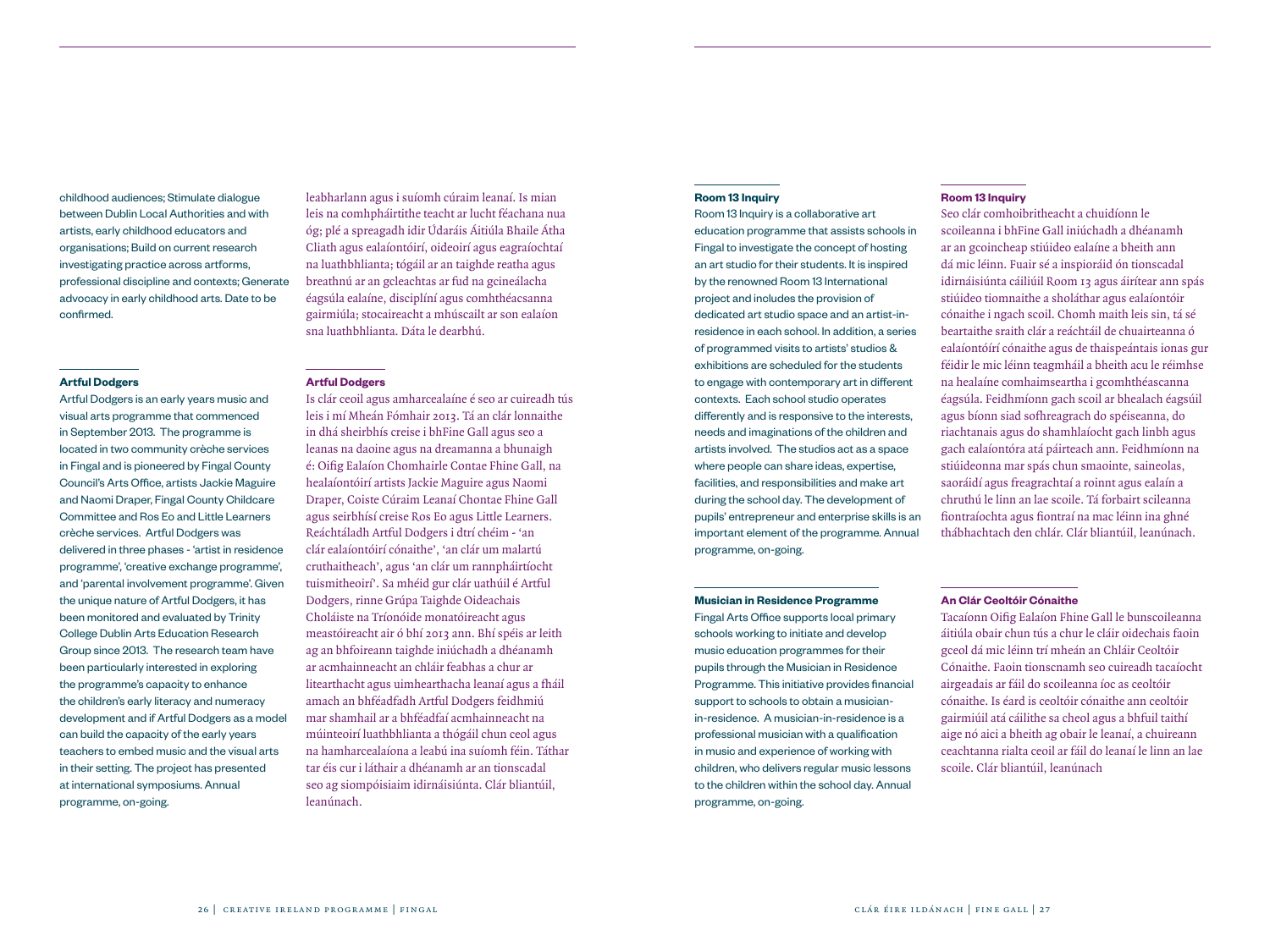## **The Fingal Public Art Programme— Infrastructure 2017–2021**

The Fingal Public Art Programme— Infrastructure 2017–2021, will provide a number of routes to public participation and engagement in the arts, including community projects, peoples purchase, with a potential to strengthen a reputation at home and abroad. Infra-structure is Fingal County Council's Public Art Programme 2017 - 2021. The commission opportunities are offered to artists and communities in four strands.

- Public Art Awards are "flagship" commissions that have the potential to be nationally and internationally significant, which represent Fingal and its communities, through ambitious and forward thinking ideas as appropriately represented through the full range of artforms.
- Co-Productions is a strand which encourages artists to work together with communities, either with existing or with the creation of "communities of interest". The public art selection panel, through the Arts Office, will identify or «match make» artists with specific groups or potential communities while giving time for incubation and to build relationships.
- Peoples Purchase involves allocation of funding by Fingal County Council to initiate a "community collection". Artists are invited to submit images of work for the potential of this collection, the work will be available to view by community groups and activated at different viewing sessions, which will encourage discussion on the work and its suitability to become part of a local public meeting place which will to be enjoyed by everybody.

## **An Clár um Ealaín Phoiblí Fine Gall— Infrastructure 2017–2021**

An Clár um Ealaín Phoiblí Fine Gall—Infrastructure 2017–2021, faoin gclár seo cuirfear roinnt bealaí ar fáil chun tabhairt faoin rannpháirtíocht phoiblí sna healaíona, lena n-áirítear tionscadail phobail, peoples purchase, leis an deis daingniú ar an deacháil sa tír seo agus thar sáile. Is é Infra-structure Clár um Ealaín Phoibí Fhine Gall 2017 - 2021. Cuirtear deiseanna an choimisiúin seo ar fáil d'ealaíntóiri agus do phobail faoi cheithre cinn de shnáithe.

- Na Gradaim um Ealaín Phoiblí atá ina choimisiúin "ceannródaíochta" a bhfuil sé de chumas aige a bheith suntasach go náisiúnta agus go hidirnáisiúnta, a dhéanann ionadaíocht ar Fhine Gall agus a phobail, trí smaointe uaillmhianacha réamhbhreathnaitheacha a léirítear mar is iomchuí trí raon iomlán foirmeacha ealaíne.
- Comhtháirgeacht seo snáithe trína spreagtar ealaíontóirí obair lena chéile le pobal, bíodh sin le pobail atá ann cheana féin nó trí "phobail sainleasa" a bhunú. Déanfaidh an painéal um roghnú ealaíne poiblí, trí mheán na hOifige Ealaíon, ealaíontóirí a shainaithint nó a "mheaitséail" le grúpaí ar leith nó le pobail fhéideartha agus tabharfaidh sé sin am le go gcothófaí agus go ndaingneofaí caidrimh.
- Is éard atá i gceist le Peoples Purchase maoiniú a leithdháileann Comhairle Contae Fhine Gall chun tús a chur le "bailiúchán pobail". Tugtar cuireadh d'ealaíontóirí iomhánna dá saothaoir a chur faoi bhráid an phainéil leis an bhféidearthacht go n-áireofaí iad sa bhailiúchán, agus beidh an saothar a roghnaítear ar taispeáint le gur féidir le grúaí pobail breathnú air ag seisiúin breathnadóireachta éagsúla, agus spreagfaidh sé seo plé maidir leis an saothar agus a oiriúnacht chun é a bheith ina chuid de spás tionóil poiblí ar

• The Buildings & Public Spaces Panel strand invites submissions from artist who are interested in working within the built environment specifically. Planning procedures in certain cases require developers to provide public art for new developments and this is a way to ensure the highest quality, professional artists are available for commission opportunities for Fingal's public and community spaces.

## **Resort Residency and the associated commissioning programme Resort Revelations**

Resort Residency and the associated commissioning programme Resort Revelations has evolved from an initial invitation to artists, curators and academics to spend week long periods at Lynder's Mobile Home Park in Portrane, gathering, processing and engaging with the local area and its people, as researchers and holiday makers. The week-long residencies focused on process, sharing of findings and the incubation of new projects. The programme provides the resident with an opportunity to present new work during the local Bleeding Pig Festival at various locations in Portrane, showcasing the wealth of history and beauty of the area and the willingness of the community to engage with the residency programme. Lynder's Mobile Home Park, September 4th–10th.

#### **The Hide Sculpture**

The Hide Sculpture, situated on a former landfill site is a large-scale permanent sculpture and adjacent to the Rogerstown

### féidir le gach duine leas a bhaint as.

• Tugann an Painéal um Fhoirgnimh & Spásanna Poiblí cuireadh do dhaoine ar spéis leo a bheith ag obair laistigh den timpeallacht thógtha, ach go háirithe, aighneachtaí a chur isteach. Éilíonn nósanna imeachta pleanála i gcásanna áirithe go gcuirfeadh forbróirí ealaín phoiblí ar fáil le haghaidh forbairtí nua agus is bealach é seo a chinntiú go gcuirtear na saothair is airde caighdeán ó ealaíontóirí gairmiúla ar fáil trí dheieanna coimisiúnaithe Fhine Gall le haghaidh spásanna poiblí agus pobail.

## **Resort Residency agus an clár coimisiúnaithe bainteach Resort Revelations**

Tá fás tagtha ar an gclár seo—óna thús nuair a chaith ealaíontóirí, coimeádaithe agus daoine acadúla tréimhsí seachtaine ag Lynder's Mobile Home Park i bPort Reachrann, ag obair leis an gceantar áitiúil agus lena phobal mar thaighdeoirí agus mar dhaoine ar saoire. Dhírigh na tréimhsí conaithe sin ar phróisis, ar thorthaí a roinnt agus ar chothú tionscaal nua go dtí seo. Cuireann an clár an deis ar fáil don duine ar an tréimhse chónaithe obair le linn na féile Bleeding Pig ag suíomhanna éagsúla ar fud Phort Reachrann, ag cur saibhreas staire agus áilleacht an limistéair ar taispeáint agus ag taispeáint toillteanas an phobail páirt a ghacadh sa chlár cónaithe. Lynder's Mobile Home Park, 4–10 Meán Fómhair.

### **An Dealbh** *The Hide Sculpture*

Tá sé seo suite ar shuíomh líonta talún agus is dealbh mhórscála í agus í tadhlach le hInbhear Bhaile Róiséir. Cuireann an saothar ealaíne seo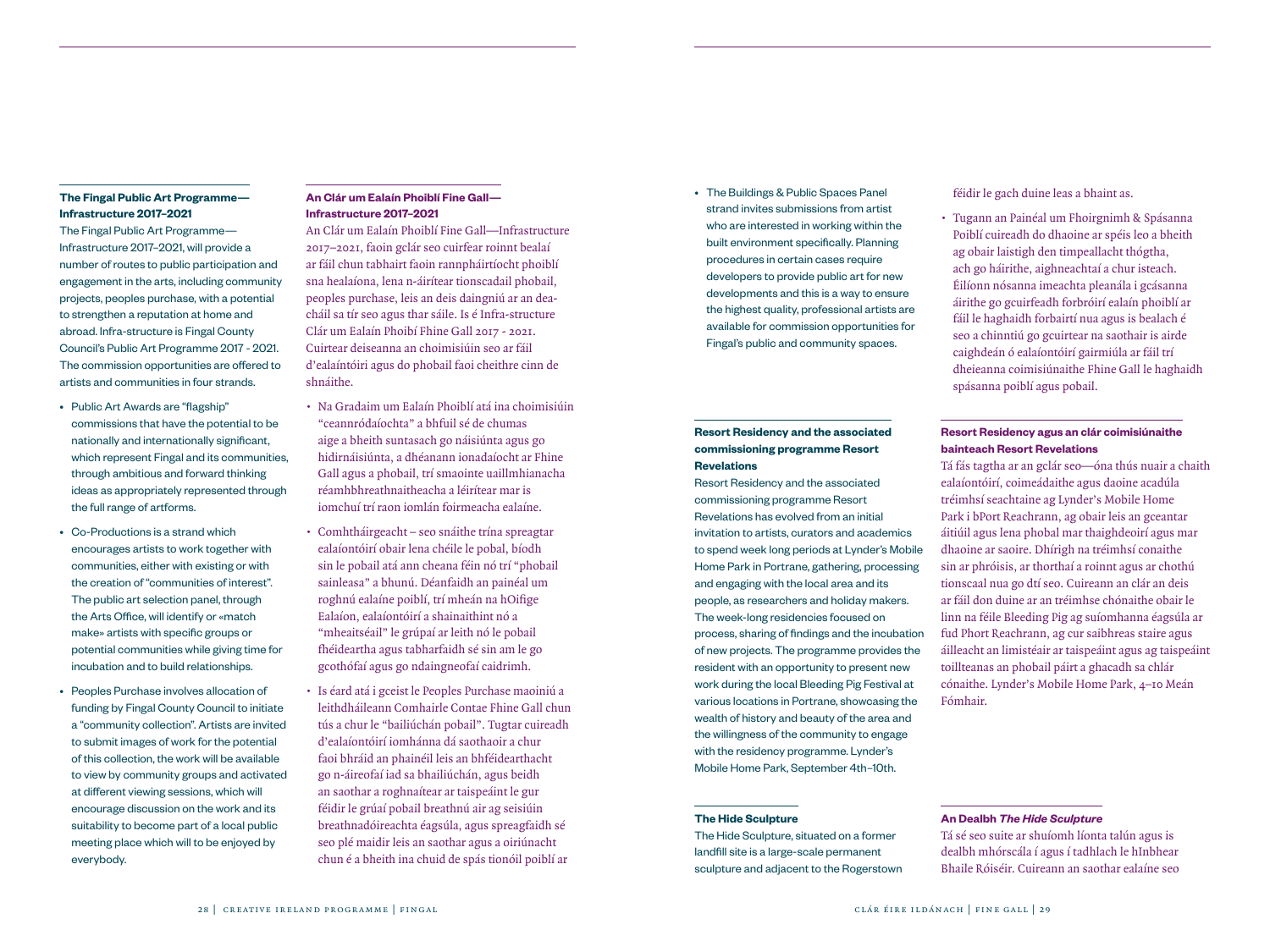Estuary. This work of art provides a service to the visitor as a fully functioning observation point for viewing the estuary's roosting birds. It will function as a space for conversation, contemplation, education and exploration into the world of art, nature and politics. A schedule of talks and events to promote information and wellbeing is scheduled at the Hide Sculpture, Balleally to celebrate the Birdwatching Season. A designated website www.thehideproject.com features updates of events, podcasts and details about the project, the context and the artist. The Hide Sculpture, by Garrett Phelan. Balleally Landfill, April 2017–ongoing. Contact: arts@fingal.ie.

#### fingal community office

#### **First Steps Community Programme**

This is an initiative of the Community Office that targets people living in large developing residential areas with new community centre. The programme focus is primarily determined by the needs of the community and resources available to the Community Office. The programme engages people living in Fingal through various creative approaches, including Men's Sheds, community gardens, Failte Isteach language and cultural exchange, arts & crafts programmes, mural projects.

**Fingal Summer Projects Funding Scheme**  The scheme provides financial support to groups that offer activities programme for children during the summer. Projects must have environmental, community and civic

pointe lánfheidhmiúil breathnóireachta é ar féidir amharc amach ar an inbhear uaidh ar éin ghoir an inbhir. Beidh sé ina spás caomhantais, machnaimh agus taiscéalaíochta i saol na healaíne, an dúlra agus na polaitíochta. Tá sceideal de chainteanna agus imeachtaí beartaithe chun faisnéis agus folláine a chur chun cinn ag Hide Sculpture, Balleally chun ceiliúradh a dhéanamh ar an Séasúr Éanbhreathnaithe. Ar shuíomh gréasáin atá tiomnaithe don ábhar www.thehideproject.com tá liosta na n-imeachtaí a bheidh ar siúl, chomh maith le podchraoltaí agus sonraí faoin tionscadal, faoin gcomhthéacs agus faoin ealaíontóir. The Hide Sculpture, le Garrett Phelan. Líonadh Talún Balleally, Aibreán 2017 – leanúnach. Sonraí teagmhála: arts@fingal.ie

seirbhís ar fáil don chuarteoirí sa mhéid gur

#### oifig pobail fhine gall

#### **An Clár Pobail** *First Steps*

Tá an tionscnamh seo de chuid na hOifige Pobail dírithe ar dhaoine atá ag cónaí i limistéir mhóra chónaitheacha laistigh d'ionad nua pobail. Díríonn an clár go príomha ar riachtanais an phobail agus ar na hacmhainní atá ar fáil don Oifig Pobail. Bíonn daoine óga atá ina gcónaí i bhFine Gall páirteach sa chlár, lena n-áirítear *Men's Sheds*, gairdíní pobail, malartú teanga agus cultúir Fáilte Isteach, cláir ealaíon & ceardaíochta, tionscadail mhúrmhaisithe.

#### **Scéim Mhaoiniúcháin Tionscadail Samhraidh Fhine Gall**

Faoin scéim seo cuirtear tacaíocht airgeadais ar fáil do ghrúpaí chun tabhairt faoi ghníomhaíochtaí do leanaí le linn an tsamhraidh. Is gá do na tionscadail awareness elements and are often deliver through a creative medium. Contact: community@fingal.ie.

#### fingal libraries

**Programme of Events for Adults to facilitate creativity in the community.**  Fingal Libraries will programme and facilitate a series of events to encourage community groups and individuals to access and develop their cultural identity from a number of perspectives. The programme spans the Arts, History, Business and the STEM areas. A varied Programme will focus on traditional arts and crafts, such as knitting, quilting and crochet; Literary appreciation, Creative Writing, Storytelling, Poetry and Music seminars, Film Screenings and discussions; Photography classes, Drama workshops and performances; and Art appreciation seminars and group painting workshops. A STEM programme and supports will enable adults to explore traditional and innovative technologies, from the PC, to Smart devices, to coding for 3D printing. Creativity in business will be explored through the Work Matters programme. Building on the success of library commemorative events individuals and communities can access a series of family history, genealogy and advice sessions and supports in Fingal Libraries and/or attend a series of exhibitions celebrating creativity throughout 2017.

gnéithe den fheasacht faoin gcomhshaol, faoin bpobal agus faoin tsaoránacht a chuimsiú agus is minic a chuirtear iad ar fáil trí mheán cruthaitheach. Sonraí teagmhála: community@fingal.ie.

#### leabharlanna fhine gall

## **Clár Imeachtaí le haghaidh Daoine Fásta chun éascú a dhéanamh ar an gcruthaitheacht sa phobal.**

Déanfaidh Leabharlanna Fhine Gall sceidealú agus éascú ar shraith imeachtaí chun grúpaí pobail agus daoine aonair a spreagadh le fáil amach faoina gcéannacht chultúrtha agus an chéannacht sin a fhorbairt. Cuimsíonn an Clár na hEalaíona, an Stair, Gnó agus STEAM. Díreoidh an clár éagsúlaithe ar ealaíona agus ar cheardaíocht thraidisiúnta, mar shampla cniotáil, cuilteáil agus cróisé; tuiscint ar an Litearthacht, Scríbhneoireacht Chruthaitheach, Scéalaíocht, seimineáir Filíochta agus Cheoil, Taispeáint Scannán agus plé ina leith; ranganna Grianghrafadóireachta, ceardlanna agu taibhiú drámaíochta; agus seimineáir tuisceana Ealaíon chomh maith le grúpcheardlanna péintéireachta. Cuirfidh clár STEAM maille leis na tacaí a ghbhann leis an deis ar fáil do dhaoine fásta iniúchadh a dhéanamh ar theicneolaíochtaí traisidiúnta agus nuálaíochta, idir ríomhairí pearsanta, ghléasanna cliste, agus chódú le haghaidh na priontála 3D. Déanfar iniúchadh ar an gcruthaitheacht sa ghnó trí mheán an chláir Work Matters. Ag tógáil ar rath na n-imeachtaí cuimhneacháin sna leabharlanna, beidh rochtain ag daoine agus ag pobail ar shraith de sheisiúin chomhairleacha agus de thacaí faoin stair agus faoin nginealas i Leabharlanna Fhine Gall agus/ nó beidh an deis acu freastal ar shraith taispeántas ag ceiliúradh na cruthaitheachta le linn 2017.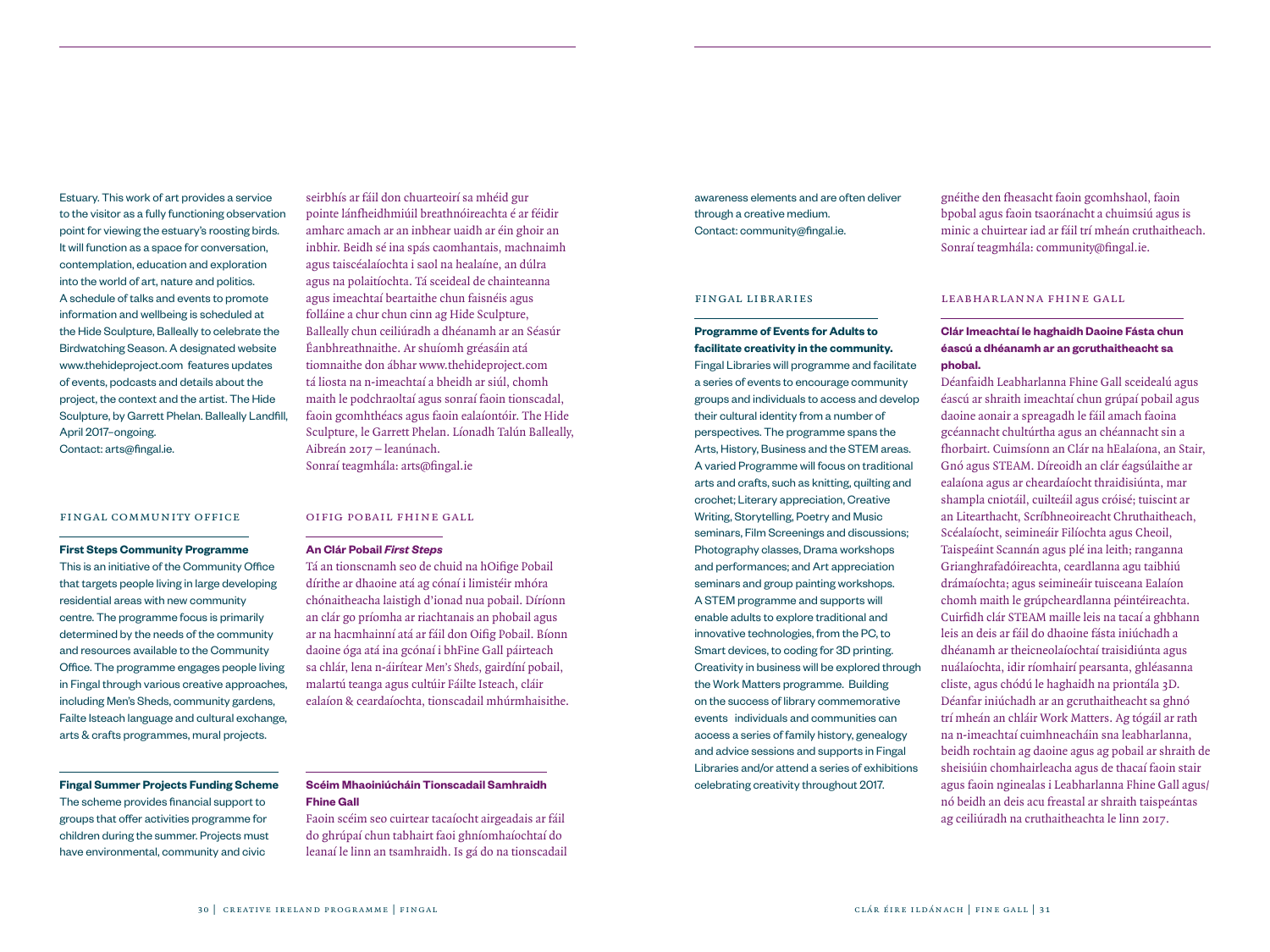## **A Children's Programme of Events to enable the creative potential of children on an equitable basis.**

Fingal Libraries children's programme of events will focus on enabling the creative potential of children on an equitable basis to underpin skills supporting science, technology, engineering, arts, and maths. Underpinning the above is our Literacy Action Plan encompassing Literacy supports and Reader Development programmes such as, The Summer Stars Reading Programme, Book Clubs for babies, children and teens, Storytelling and Children's Book Festival. Young people across Fingal can access our Library STEAM Programme, which will include Scratch workshops, Stop Go Motion workshops, Coding and 3D printing sessions, Bricks for Kids Lego, Arts and Crafts, Film Clubs and Photographic workshops and exhibitions.

#### **Buried in Fingal**

A website will be developed containing scans and indexes of all burial records for the 33 burial grounds for which Fingal County Council is responsible, mostly starting in the early 20th century. This will include plot/graveyard maps, where available, as well as historical details of each burial ground including date of opening earliest recorded headstone, examples of epitaphs, photographs of each burial ground and details of locations (GPS) and directions for how to get there. There will also be some information on older burial grounds not in the care of Fingal County Council. The website will make c.65,000 burials records available

## **Clár Imeachtaí le haghaidh Daoine Fásta chun éascú a dhéanamh ar an gcruthaitheacht sa phobal.**

Díreoidh clár leanaí na leabharlann ar chuidiú le leanaí a gcumas cruthaitheach a fhorbairt ar bhonn cothrom chun feidhmiú mar bhonn is taca do scileanna san eolaíocht, teicneolaíocht innealtóireacht, ealaín agus mata. Mar bhonn is taca leis an méid thuasluaite tá an Plean Gnímh Litearthachta agus an clár Forbartha Léitheoireachta dála The Summer Stars Reading Programme, Clubanna Leabhar le haghaidh naíonán, leanaí agus déagóirí, agus an Fhéile Scéalaíochta agus Leabhar Leanaí. Is féidir le daoine óga ar fud Fhine Gall rochtain a fháil ar ár gClár Leabharlainne STEAM, a áireoidh ceardlanna Scratch, ceardlanna Stop Go Motion, seisiúin Códaithe agus priontála 3D, Bricks for Kids Lego, Ealaíona agus Ceardaíocht, Clubanna Scannán, agus ceardlanna agus taispeántais Grianghrafadóireachta.

#### **Curtha i bhFine Gall**

Forbrófar suíomh gréasáin a áireoidh ábhar scanta agus innéacsanna de thaifid adhlactha le haghaidh 33 reilig a bhfuil Comhairle Contae Fhine Gall freagrach astu, a bhformhór ag tosú ag tús an 20ú haois. Áireoidh sé seo léarscáileanna de cheapaí/reiligí, i gcás ina bhfuil siad ar fáil, chomh maith le sonraí stairiúla gach reilige lena n-áirítear dáta oscailte na chéad chloiche chinn, samplaí d'fheartlaoithe agus sonraí suímh (GPS) agus treoracha maidir le conas teacht air. Chomh maith leis sin, beidh roinnt faisnéise ar fáil freisin faoi reiligí níos sine nach bhfuil faoi fhreagracht Chomhairle Contae Fhine Gall. Cuirfear c.65,000 taifead adhlachta ar fáil do ghinealaithe agus don phobal ar an suíomh greásáin, i bhformáid

to genealogists and the public, in a searchable format, for free. Date to be confirmed. Contact: libraries@fingal.ie

## inchuardaithe, saor in aisce. Dáta le deimhniú. Sonraí teagmála: libraries@fingal.ie

## **Fingal County Council's Sports Development Unit**

Fingal County Council's Sports Development Unit will continue to use creative approaches to sports programming to engage the wider community in initiatives that enhance wellbeing, for example Sports Conditioning in schools, Kids Marathon, Power chair football, frame football, aqua aerobics with over 65's and walking football with Men's Sheds. A Moodle site is currently being developed as an online education platform to support teachers, club coaches and volunteers by building the training and education capacity of participants. A Transition Year programme will provide young people with an insight into a full-time career in football, while staying in Ireland. Participants will also attain a full fitness instructor qualification, enabling them to work in other areas of sports and act as role models for other young people/peers.

#### **The Big Sports Quiz**

The Big Sports Quiz is an eight-week programme for schools run by Fingal Sports Office in conjunction with the Libraries. The children participate in the Sports Conditioning a Sporting Facts Programme, where the pupil learn about the benefits of sports and activity and participate in Sports Con activity sessions. The children are also given sports themed books to read during the programme and have an opportunity to meet the authors and illustrators, who visit

## **Aonad Forbartha Spóirt Chomhairle Contae Fhine Gall**

Leanfaidh Aonad Forbartha Spóirt Chomhairle Contae Fhine Gall ag baint úsáide as roinnt cur chuige cruthaitheach i leith an sceidealaithe spóirt chun tathant ar an bpobal i gcoitinne a bheith rannpháirteach i dtionscaimh a chuireann feabhas ar fholláine, mar shampla na tionsncaim seo a leanas: *Sports Conditioning in schools, Kids Marathon, Power chair football, frame football, aqua aerobic over 65's and walking football with Men's Sheds*. Tá suíomh Moodle á fhorbairt faoi láthair mar ardán oideachais ar líne chun tacú le múinteoirí, le cóitseálaithe club agus le hoibrithe deonacha ach cur le hacmhainneacht oilúna agus oideachais na rannpháirtithe. Cuirfidh clár Idirbhliana an deis ar fáil do dhaoine óga lánléargas a fháil ar ghairm lánaimseartha sa pheil, gairm trína bhféadfaí fanacht in Éirinn. Bainfidh na rannpháirtithe amach cáilíocht iomlán mar theagascóir aclaíochta, agus ar an gcaoi sin beidh siad in ann obair i réimsí eile spóirt agus feidhmiú mar dhea-shampla do dhaoine óga eile/dá bpiaraí.

#### **The Big Sports Quiz**

The Big Sports Quiz is clár ocht seachtain é seo le haghaidh scoileanna arna reáchtáil ag Oifig Spóirt Fhine Gall i gcomhar leis na Leabharlanna. Glacann na leanaí páirt sa chlár Sports Conditioning a Sporting Facts Programme, in bhfoghlaimíonn na mac léinn na sochair go léir is féidir a bhaint as spóirt agus as gníomhaíocht sna seisiúin gníomhaíochta Sports Con. Chomh maith leis sin tugtar leabhair do na leanaí ar théamaí éagsúla le bheith á léamh le linn an chláir agus beidh an deis acu bualadh le húdaráis agus le healaíontóírí,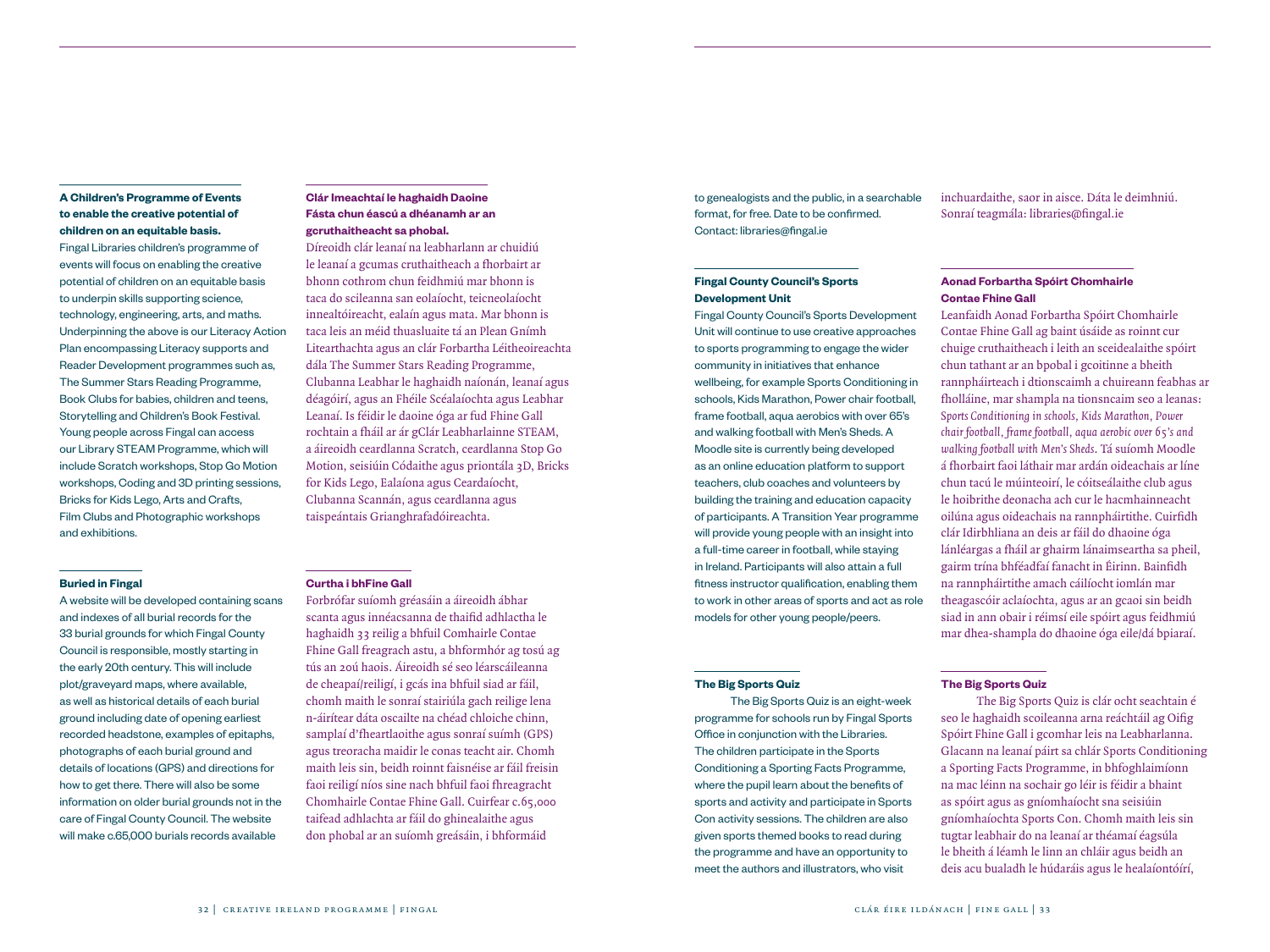the schools and engage the children through short stories, drawing and illustrating. The programme culminates in the Big Sports Quiz and a display of the children's artwork, and each child is presented with a cert, and in true sporting fashion, a medal. Annual programme, on-going. Contact: sports@fingal.ie

### **Fingal County Council Irish Language Initiatives**

Fingal County Council recognises the importance of the Irish Language both in terms of Culture and providing an appropriate service in the Irish Language to the citizens of Fingal. This takes the form of making application forms, information leaflets, publications etc. available in Irish and hosting and publicising events in the Irish language.

- Irish Language training courses are provided in house for staff to upskill them to provide Irish Language service to the public.
- Irish Language events such as poetry readings, children's story telling events etc. are hosted in Fingal libraries
- There is an Irish Language Committee, Coiste na Gaeilge Fine Gall, in Fingal County Council made up of Councillors, Staff and representatives of Irish Language organisations.

#### Contact: eolas@fingal.ie

Fingal County Council has prepared two Irish Language Schemes under the Official Languages Act 2003. The current scheme runs from 2015 to 2018.

a thagann ar cuairt ar scoileannaa agus a insíonn scéalta do na leanaí, a dhéanann liníochtaí agus a léiríonn na scéalta dóibh. Ag deireadh an chláir reáchtáiltear the Big Sports Quiz agus cuirtear obair na leanaí ar taispeáint, agus bronntar teastas ar gach leanbh, agus san fhíorthraidisiún spóirt, bronntar bonn orthu chomh maith. Clár bliantúil, leanúnach. Sonraí teagmhála: sports@fingal.ie

## **Tionscnaimh Ghaeilge Chomhairle Contae Fhine Gall**

Aithníonn Comhairle Contae Fhine Gall an tábhacht a bhaineann leis na nGaeilge, ó thaobh an Chultúir de agus ó thaobh seirbhís iomhchuí a sholáthar trí mheán na Gaeilge do shaoránaigh Fhine Gall. Mar chuid den tionscnamh seo déantar foirmeacha iarratais, bileoga eolais, foilseacháin etc. a chur ar fáil trí Ghaeilge, reáchtáiltear imeachtaí trí Ghaeilge agus déantar na himeachtaí sin a phoibliú.

- Cuirtear cúrsaí oiliúna Gaeilge ar fáil san eagraíocht don fhoireann chun scileanna breise a chur ar fáil dóibh ionas go mbeidh siad in ann seirbhísí a sholáthar trí mheán na Gaeilge don phobal.
- Déantar Imeachtaí Gaeilge, dála léamha filíochta, scéalaíocht do leanaí etc. a reáchtáil i leabharlanna Fhine Gall.
- Tá Coiste na Gaeilge ina chuid de Chomhairle Contae Fhine Gall agus é déanta suas de Chomhairleoirí, d'Fhoireann agus d'Ionadaithe na n-eagraíochtaí Gaeilge.

#### Sonraí teagmhála: eolas@fingal.ie

D'ullmhaigh Comhairle Contae Fhine Gall dhá Scéim Teanga faoi Acht na dTeangacha Oifigiúla 2003. Mairfidh an scéim reatha ó 2015 go dtí 2018.

#### **EVENTS**

#### **Seachtain na Gaeilge 2017**

Seachtain na Gaeilge 2017 (Irish Language Week) is an international Irish language festival and one of the biggest celebrations of our native language and culture that takes place each year in Ireland and in many other countries. Fingal County Council participates in the annual Irish Language Seachtain na Gaeilge programme with initiatives to promote the use of Irish within the organisation including lunches and quizzes. Various events are hosted in Libraries and there is one principal evening event of Ceol, Damhsa, Gaeilge and Craic (Music, dance, Irish and craic) in County Hall Swords for Staff and the public. In 2017, a programme of events which included events organised by the Council and other groups within the county was compiled and publicised by Fingal County Council. 1–17 March, 2017.

### **IMEACHTAÍ**

#### **Seachtain na Gaeilge 2017**

Féile idirnáisiúnta na Gaeilge atá ar cheann de na ceiliúrthaí is mó dár dteanga agus dár gcultúr dúchais a tharlaíonn gach bliain in Éirinn agus in a lán tíortha eile. Glacann Comhairle Contae Fhine Gall páirt i gclár Sheachtain na Gaeilge le tionscnaimh a chuireann an Ghaeilge chun cinn laistigh den eagraíocht lena n-áirítear lónta agus tráthanna na gceist. Reáchtáiltear imeachtaí éagsúla sna Leabharlanna agus tá príomhimeacht amháin ann de Cheol, Damhsa, Gaeilge agus Craic i Halla an Chontae le haghaidh na Foirne agus don phobal. In 2017, thiomsaigh Comhairle Contae Fhine Gall clár imeachtaí agus d'eagraigh imeachtaí i gcomhar le grúpaí eile. 1–17 Márta, 2017

#### **National Biodiversity Week 2017**

During National Biodiversity Week a photographic exhibition showcasing Biodiversity in Fingal will be held in County Hall, Swords. The Atrium, County Hall, Swords, 19–27, May 2017.

#### **Bloom 2017**

Fingal were delighted to have been awarded a Silver Gilt Medal in the Medium Garden Category for the Bremore Medieval Garden design at Ireland's largest gardening, food and family event 'Bloom in the Park' 2016. The Medieval Garden was a collaboration project initiated by Fingal County Council in conjunction with the lecturers and students of

#### **An tSeachtain Náisiúnta Bhithéagsúlachta**

Le linn na Seachtaine Náisiúnta Bithéagsúlachta reáchtáilfear taispeántas grianghrafadóíreachta ag léiriú na bithéagsúlachta i bhFine Gall i Halla an Chontae, Sord. The Atrium, Halla an Chontae, Sord, 19–27, Bealtaine 2017

#### **Bloom 2017**

Cúís mhór áthais é d'Fhine Gall gur bronnadh an Bonn Airgid air da Chatagóír Gairdín Meánmhéide le haghaidh Ghairdín Meánaoiseach Bhrí Mhór ag an imeacht is mó in Éirinn don ghairneoireacht, bia agus an teaghlach 'Bloom in the Park' 2016. Tá an Gairdín Meánaoiseach ina chomhthionscadal ar chuir Comhairle Contae Fhine Gall tús leis i gcomhar le léachtóirí agus mic léinn Institiúid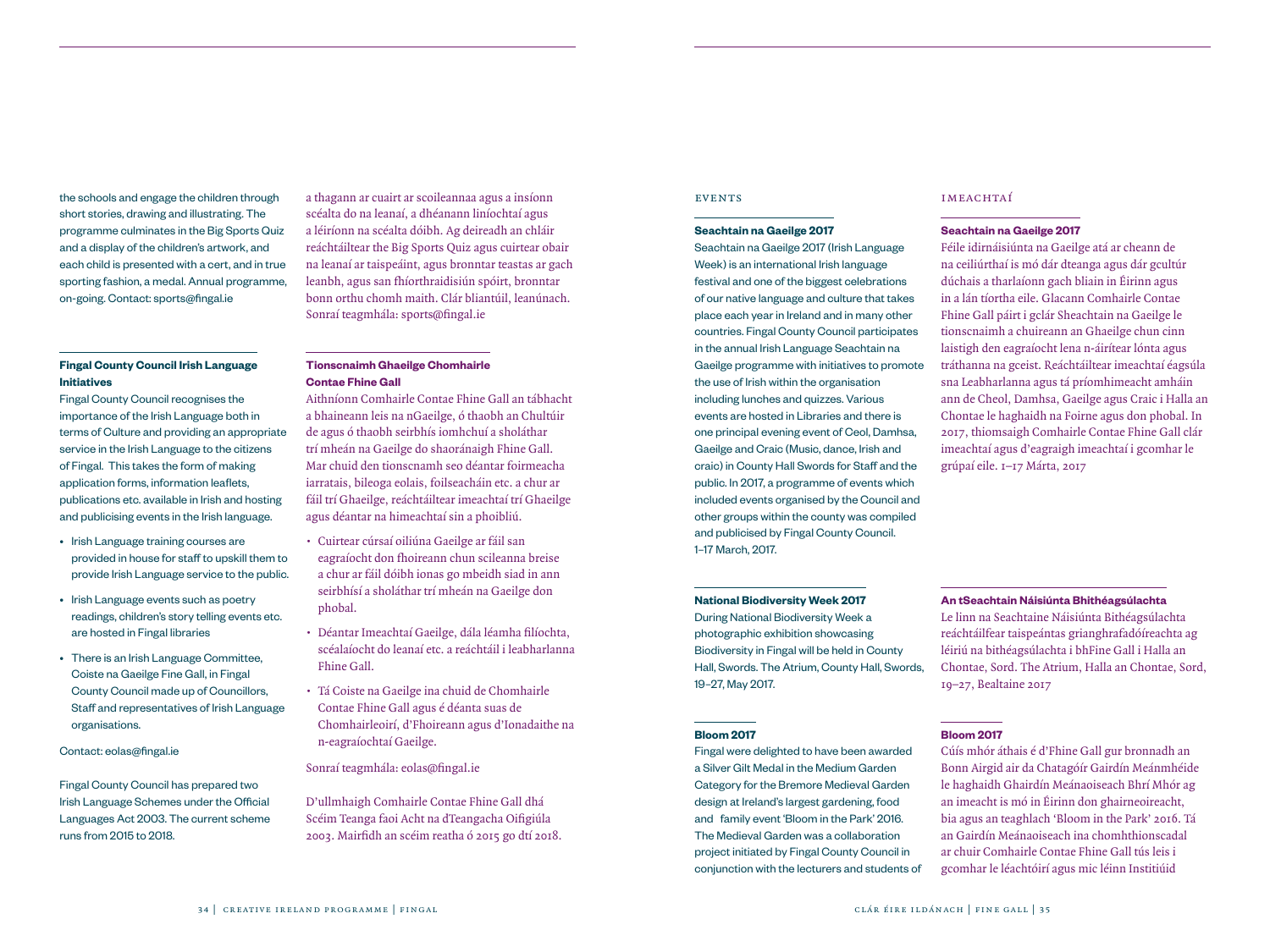the Institute of Technology, Blanchardstown (ITB). The medieval theme took inspiration from the history of Bremore Castle, the area's association with St Mologa, a Seventh Century Irish saint long renowned for beekeeping. The design highlighted skills such as wood carving and stone building and used recycled stone from the Bremore Castle site, local willow from Skerries for edges of raised beds, and Irish handmade grass bee hives (skeps). Hoping to build on this success, the 2017 entry, Flúirse Fingal, will be an evocation of Fingal's historic gardens and properties, market gardening and horticultural heritage and innovation. Phoenix Park, 1 –5 June 2017.

#### **Flavours of Fingal**

A three-day festival jam packed with events— Newbridge House & Farm on 23, 24, 25 June 2017 with Show Competitions, Vintage Vehicles, Food, Crafts, Music, Newbridge House, Petting Zoo, Workshops, Sheepdog Trials, Horseback Jousting and much more! In addition to the above there will also be a band performing to launch the weekend in the Courtyard on Friday 23 June 2017 at 7pm. Also for the first time this year there will be family camping in a fully serviced campsite to the rear of the croquet lawn. This will be for Friday and Saturday night. There will also be family friendly movies shown on a screen in the Courtyard on both nights

#### **Dublin Plein Air Painting Festival**

A cultural activity open to both amateur and professional artists, where participants Teicneolaíochta, Baile Bhlainséir. Fuarthas an inspioráid don téama meánaoiseach ó stair Chaisleán Bhrí Mhór, agus gaol an limistéir le Naomh Mológa, naomh ón seachtú haois a raibh cáil air as an mbeachaireacht. Sa dearadh léiríodh scileanna éagsúla, mar shampla snoiteoireacht adhmaid agus greannadh adhmaid agus tógáil le cloch ag úsáid clocha athchúrsáile ó shuíomh Chaisleán Bhrí Mhór, saileach áitiúil ó na Sceirí le haghaidh imeallacha na gceapaí ardaithe, agus coirceoga Éireannacha lámhdhéanta (skeps). Táthar ag súil tógáil ar an rath seo, le hiontráil 2017, Flúirse Fhine Gall, a bheidh ina léiriú ar ghairdíní agus áitribh stairiúla Fhine Gall, ar an ngarraíodóireacht mhargaidh agus ar an oidhreacht ghairneoireachta agus nuálaíochta. Páirc an Fhionnuisce, 1–5 Meitheamh 2017.

## **Flavours of Fingal**

Féile imeachtaí a mhaireann trí lá—Teach agus Feirm an Droichid Nua ar an 23, 24, 25 Meitheamh 2017 le Comórtais Seó, Carranna Seanré, Bia, Ceardaíocht, Ceol, Teacht an Droichid Nua, Zú Peataireachta, Ceardlanna, Trialacha do Mhadraí Sipéara, Giústáil ar muin capaill agus tuilleadh! Chomh maith leis an méid tuas beidh banna ag seinm ag an seoladh ag an deireadh seachtaine sa Chlós ar an Aoine an 23 Meitheamh 2017 ag 7pm. Chomh maith leis sin, den chéad uair i mbliana beidh láthair champlála lánseirbhíse ann don teaghlach ag cúl na plásóige cróice. Beidh sé sin ar fáil oíche Aoine agus oíche Shathairn. Chomh maith leis sin, beidh scannáin atá oiriúnach don teaghlach á dtaispeáint ar an scáileán sa Chlós ar an dá oíche.

#### **Féile Cur Plein Air Bhaile Átha Cliath**

Gníomhaíocht chultúrtha atá oscailte d'ealaíontóirí amaitéaracha agus gairmiúl araon, mar ar féidir le

will spend their days painting over seven predetermined locations in Fingal. There will also be a workshop element for those who wish to learn more about painting outdoors. A display of all Artists work will also take place. Swords Castle, Howth, Rush, Skerries and many more from 19–25 June 2017.

#### **Fingal Fleadh Reunion**

15 Traditional Irish music bands will play at the Fingal Fleadh Reunion on Saturday 16 and Sunday 17 September 2017 in Swords Castle and along the Main Street, Swords. The headline act performing on the Main Street in Swords on Saturday 16 September is "Dervish". There will also be a stage in Swords Castle on Sunday 17 and the act confirmed to play is the Kilfenora Céilí Band. Throughout both days other acts will perform in locations along the Main Street and in local public houses. Swords Castle and Main Street, 16–17 September 2017.

rannpháirtithe a laethanta a chaitheamh ag péinteáil i seacht gcinn de shuíomhanna a roghnaítear roimh ré i bhFine Gall. Beidh ceardlann ann freisin dóibhsean ar mhaith leo foghlaim faoi phéinteáil lasmuigh. Cuirfear taispeántas de shaothair na nEalaíontóirí ar fáil. Caisleán Shoird, An Ros, Na Sceirí agus tuilleadh ó 19–25 Meitheamh 2017.

#### **Fingal Fleadh Reunion**

Casdaidh 15 de bhannaí ceoil thraidisiúnta ag Fingal Fleadh Reunion Dé Satharin an 16 agus Dé Domhnaigh an 17 Meán Fómhair 2017 i gCaisleán Shoird agus feadh na Príomhshráide, Sord. I measc na bpríomhbhannaí a bheidh ag seinm ar Phríomhshráid Shoird ar an Satharn an 16 Meán Fómhar beidh "Dervish". Chomh maith leis sin, beidh stáitse ann i gCaisleán Shoird ar an Domhnach an 17ú lá agus tá sé beartaithe go mbeidh an Kilfenora Céilí Band ag casadh ar an oíche. I gcaitheamh an dá lá beidh ceoltóirí eile ag seinm ag suíomhanna feadh na Príomhshráide agus i dtithe tábhairne. Caisleán Shoird agus an Phríomhshráid, 16–17 Meán Fómhair 2017.

#### **National Heritage Week 2017**

This year the theme for National Heritage Week is Nature and Fingal County Council will deliver a diverse programme of events to support people engaging with culture and creativity. 19–27 August 2017.

#### **Culture Night 2017**

Culture Night is an annual all-island public event that celebrates culture, creativity and the arts. On Culture Night, arts and cultural organisations and venues of all shapes and sizes, including the National Cultural Institutions, extend their opening hours to

#### **An tSeachtain Náisiúnta Oidhreachta**

I mbliana is é téama na Seachtaine Náisiúnta Oidhreachta An Dúlra agus cuirfidh Comhairle Contae Fhine Gall clár ilchineálach imeachtaí ar fáil chun tacú le daoine atá i mbun an chultúir agus na cruthaitheachta. 19–27 Lúnasa 2017.

#### **Oíche Chultúir 2017**

Is éard is Oíche Chultúir ann imeacht bliantúil uile-oileáin a dhéanann ceiliúradh ar an gcultúr, ar chruthaiteacht agus ar na healaíona. Ar Oíche Chultúir, déanann eagraíochtaí agus ionaid ealaíon agus cultúir de gach méid agus cineál, lena n-áirítear Institiúidí Náisiúnta Cultúir, a n-uaireanta oscailte a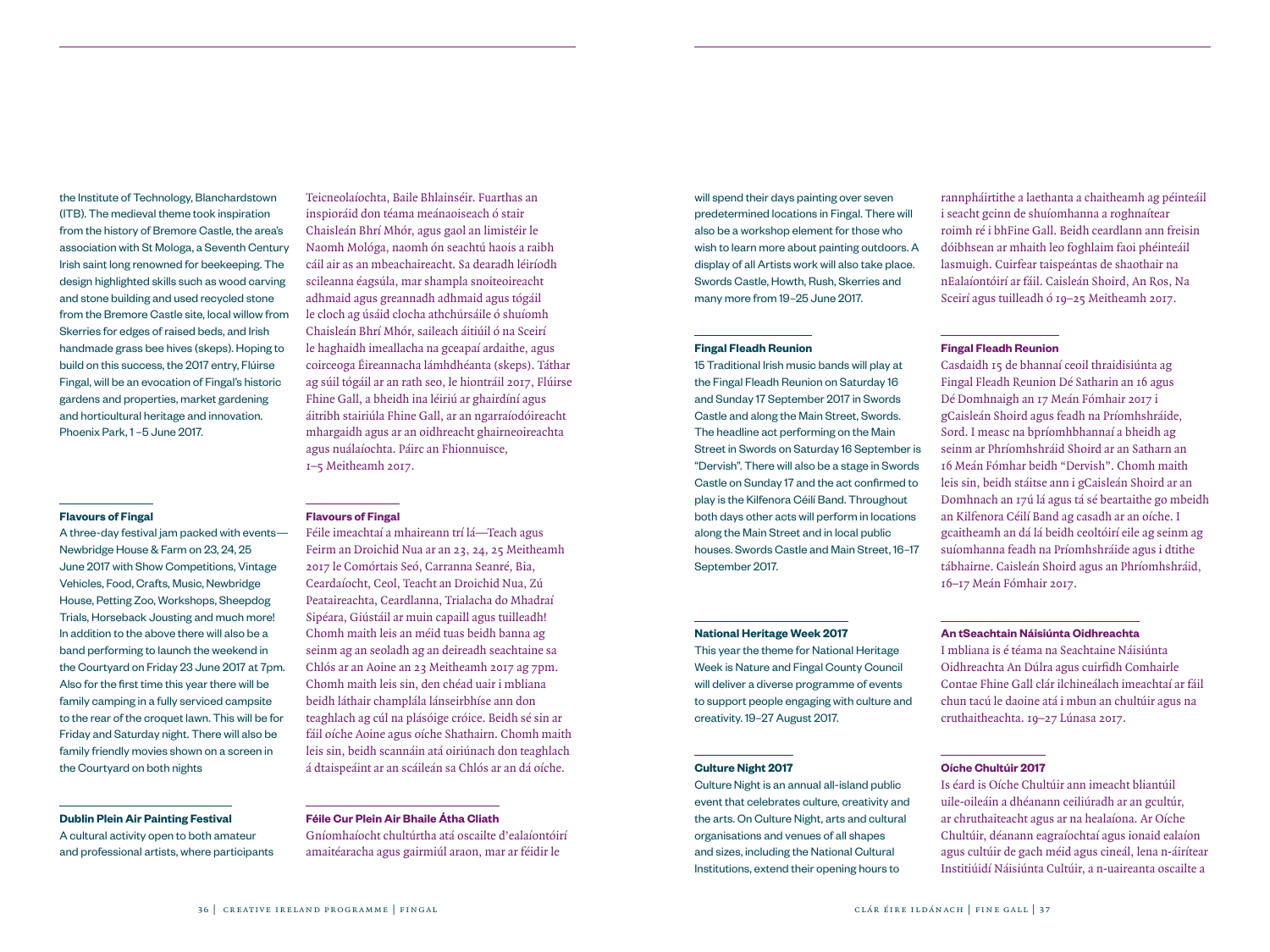allow for increased access to the public. Ardgillan and Newbridge House & Farm are among the venues that will host events to mark Culture Night in Fingal. 22 September 2017.

#### **Swords Castle: Digging History**

This will be the third year of this innovative community archaeology project at Swords Castle. The project facilitates the local community in engaging in archaeological discovery and in telling the story of this National Monument in the heart of Swords. Archaeology is about people in the past, and Community is about people in the present. This is an ideal opportunity for us to uncover the mysteries of the past. Swords Castle, 19 August–9 September 2017.

#### **Fingal Community Festivals**

Throughout 2017 Fingal County Council will support a range of community festivals and initiatives with cultural and creative dimensions.

## • Balbriggan Taste of Nations *2–4 June*

Balbriggan Taste of Nations is an initiative run by the Balbriggan Integration Forum and funded by Fingal County Council. It was devised to encourage and improve the participation of African and migrant communities in the Balbriggan Summer Fest, which happens in the town every June. shíneadh ionas go mbeadh níos mó rochtana ar fáil don phobal. I measc na n-ionad tá Ard Giollán agus Teach & Feirm an Droichid Nua agus reáchtáilfear a lán imeachtaí iontu mar cheiliúradh ar Oiche Chultúír i bhFine Gall, an 22 Meán Fómhair 2017

## **Caisleán Shoird: Stair Tochailte**

Beidh sé seo ar an tríú bliain as a chéile a reáchtáilfear an tionscadal seandálaícohta nuálaíocht pobail seo ag Caiselán Shoird. Sa tionscadal déantar éascú ar rannpháirtíocht an phobail sa taiscéalaíocht seandálaíochta agus sa scéalaíocht ag Séadchomhartha Náisiúnta i gcroílár Shoird. Is éard is seandálaícoht ann insint do dhaoine faoin am atá thart, agus is éard is Pobal ann ná na daoine a dhéanann suas an t-am i láthair. Is deis den scoth í seo foghlaim faoi rúindiamhair na staire. Caisleán Shoird, 19 Lúnasa–9 Meán Fómhair 2017.

## **Féilte Pobail Fhine Gall**

Le linn 2017 tacóidh Comhairle Contae Fhine Gall le raon féilte agus tionscnamh pobail a bhfuil gné chultúir agus chruthaitheach ag baint leo.

- **• Balbriggan Taste of Nations**
- *2 4 Meitheamh*

Is tionscnamh é seo arna reáchtáil ag Fóram Imeasctha Bhaile Brigín agus maoinithe ag Comhairle Contae Fhine Gall. Bunaíodh é chun rannpháirtíocht a spreagadh agus a fheabhsú i measc phobal Afracach agus inimirceach an limistéir i bhFéile Samhraidh Bhaile Brigín, a tharlaíonn sa sráidbhailte gach bliain i mí an Mheithimh.

## • Sheeplawn Rubyfest *29 July*

A community celebration of the 40th anniversaries of the Sheepmoor and Fortlawn estates in Dublin 15, which will include community murals and creative, inclusive celebrations aimed at new and older residents.

• Baldoyle Mayfest *14 May*

> Live music and dance, Entertainment, Bouncy Castles, Tug-of-war, Local Exhibits and much more.

- Swords Summer Festival *21–23 July* Live Music, free family fun including bouncy castles, slides, face painting, balloon makers, Fingal 10k run (as part of the marathon series).
- Blanchardstown Family Fun Day *Millennium Park, 27 August*  Face painting, Arts & Crafts, Crazy Golf, Bouncy Castles, Super slides.
- Fingal Festival of Fire *Swords Town Park, 31 October* Scary tunnel/maze through Swords Castle, live music in the Town Park culminating in a magical fireworks display.

For more details on Creative Fingal and the 2017 Programme please visit www.fingal.ie. Email: creativefingal@fingal.ie

## **• Sheeplawn Rubyfest**

*29 Iúil*

Comóradh pobail de 40ú bliain na n-eastát Móinteán na gCaorach agus Fortlawn i mBaile Átha Cliath 15, a áireoidh múrmhaisithe pobail agus ceiliúrthaí cruthaitheachta, lena n-áirítear ceiliúrthaí atá dírithe ar áitritheoirí nua agus seanbhunaithe.

## **• Baldoyle Mayfest**

*14 Bealtaine* Ceol beo agus damhsa, Siamsaíocht, Caisleáin Aeir, Tarraingt na Téide, Taispeántais Áitiúla agus tuilleadh.

- **• Féilte Samhraidh Fhine Gall** *21–23 Iúil*  Ceol Beo, spraoi saor in aisce don teaghlach lena n-áirítear caisleáin aeir, sleamhnáin, aghaidhphéinteáil, déantóirí balún, rás 10km Fhine Gall (mar chuid den tsraith mharatóin).
- **• Lá Spraoi Teaghlaigh Bhaile Bhlainséir** *Páirc na Mílaoise 27 Lúnasa* Aghaidhphéineáil, Ealaíon & Ceardaíocht, Galf dhá mhaide, Caisleáin Aeir, Sárshleamhnáin.
- **• Fingal Festival of Fire** *Páirc Baile Shoird, 31 Deireadh Fómhair* Tollán scanrúil, trí Chaisleán Shoird, ceol beo i bPáirc an Bhaile agus taispeántas draíochtúíl tinte ealaíne.

Le haghaidh tuilleadh sonraí faoi Fhine Gall Ildánach agus Clár 2017 téigh chuig www.fingal.ie Ríomhphost creativefingal@fingal.ie